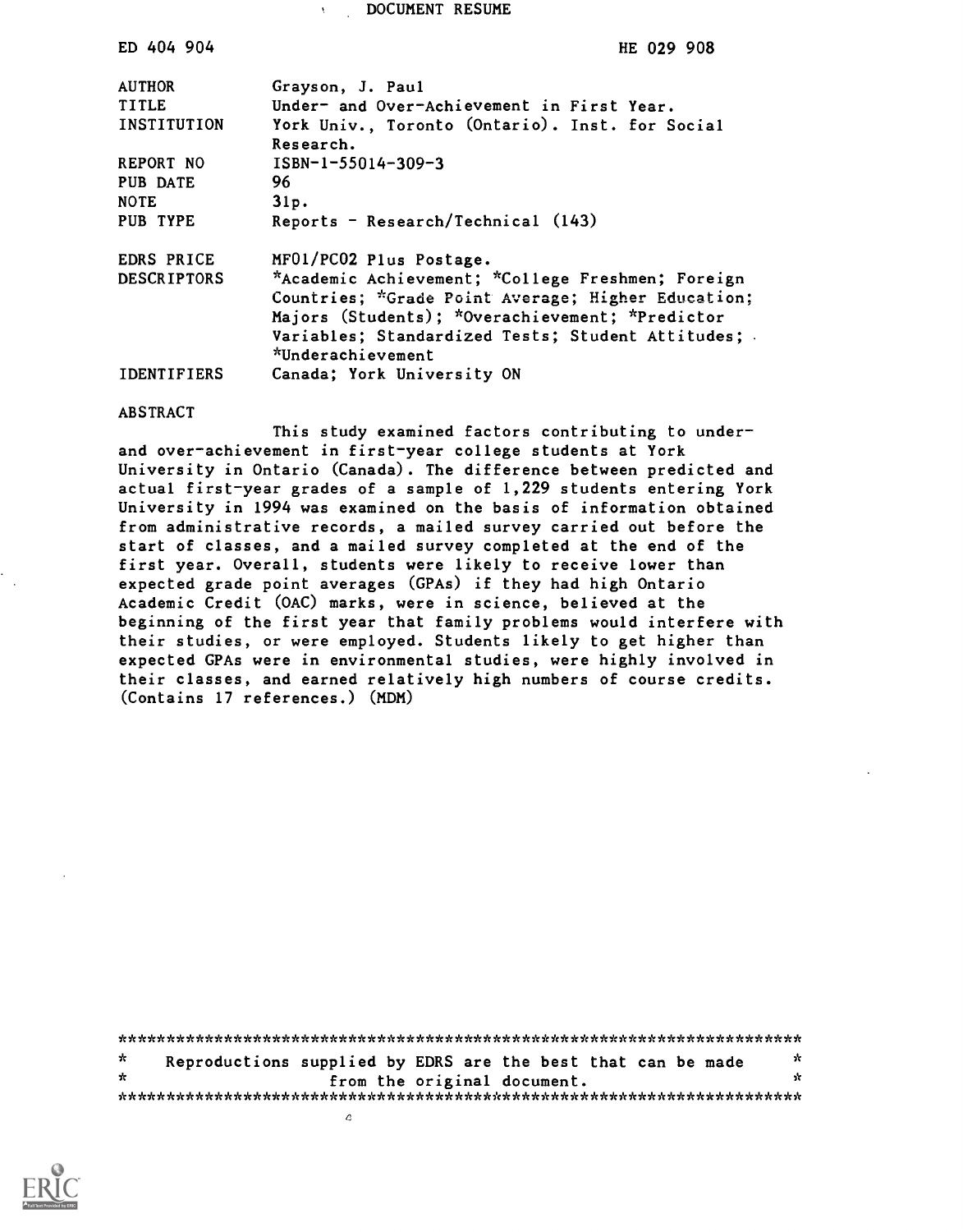OKSHIHUTE  $\begin{picture}(20,20) \put(0,0){\line(0,1){10}} \put(15,0){\line(0,1){10}} \put(15,0){\line(0,1){10}} \put(15,0){\line(0,1){10}} \put(15,0){\line(0,1){10}} \put(15,0){\line(0,1){10}} \put(15,0){\line(0,1){10}} \put(15,0){\line(0,1){10}} \put(15,0){\line(0,1){10}} \put(15,0){\line(0,1){10}} \put(15,0){\line(0,1){10}} \put(15,0){\line(0$  $\textstyle\textcolor{blue}{\text{S0}} \textcolor{blue}{\text{C}} \textcolor{blue}{\text{R}} \textcolor{blue}{\text{R}}$ RESERRE)

# UNDER- AND OVER-ACHIEVEMENT IN FIRST YEAR

WORKING PAPER

J. PAUL GRAYSON



ED 404 904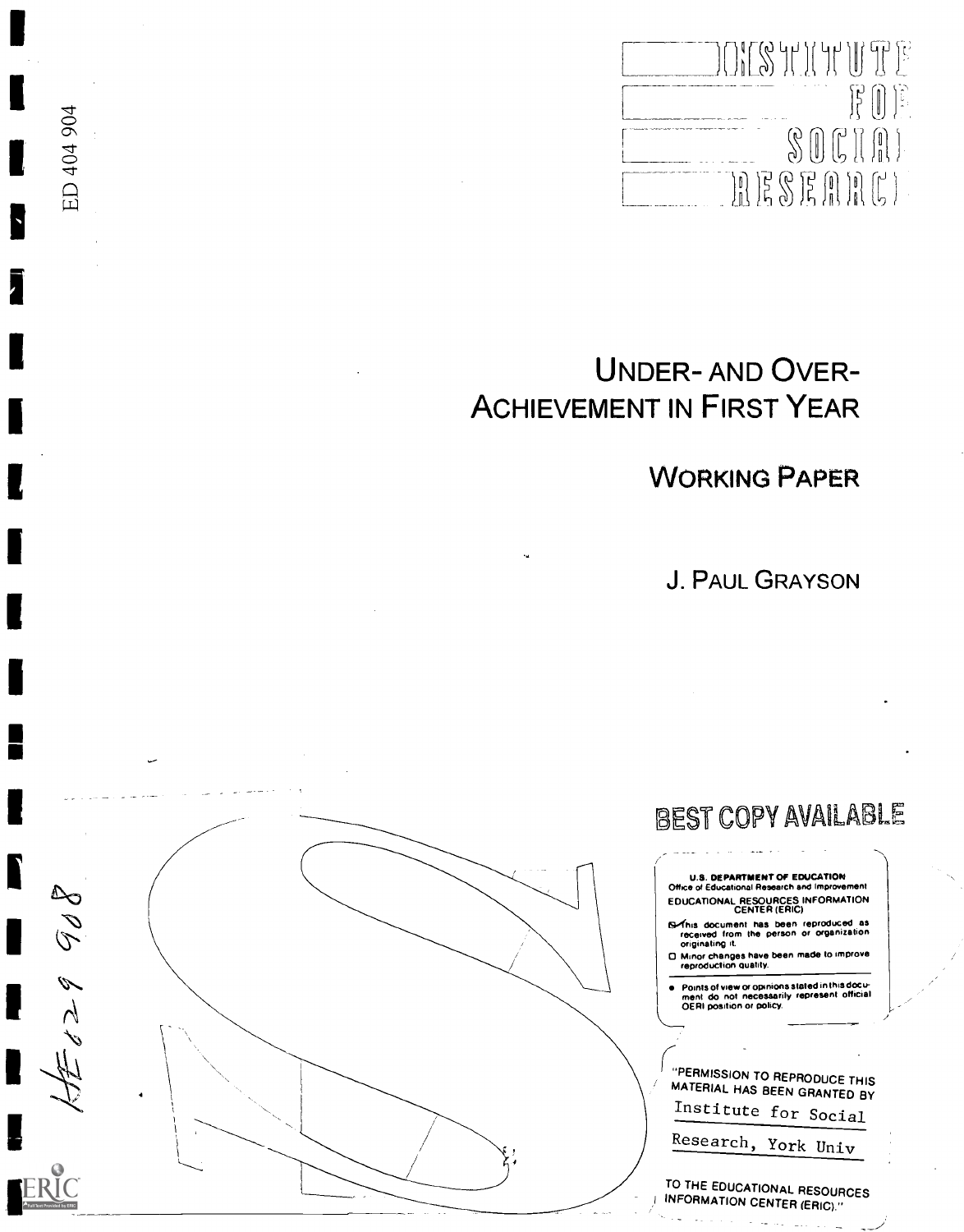#### $\odot$ J. Paul Grayson, 1996

All rights reserved. No part of this publication may be reproduced or transmitted in any form or by any means, electronic or mechanical, including, photocopy, recording, or any information storage or retrieval. system, without permission in writing from the publisher.

 $\ddot{\phantom{a}}$ 

1

#### Published by: Institute for Social Research York University

ISBN: 1-55014-309-3

 $\overline{3}$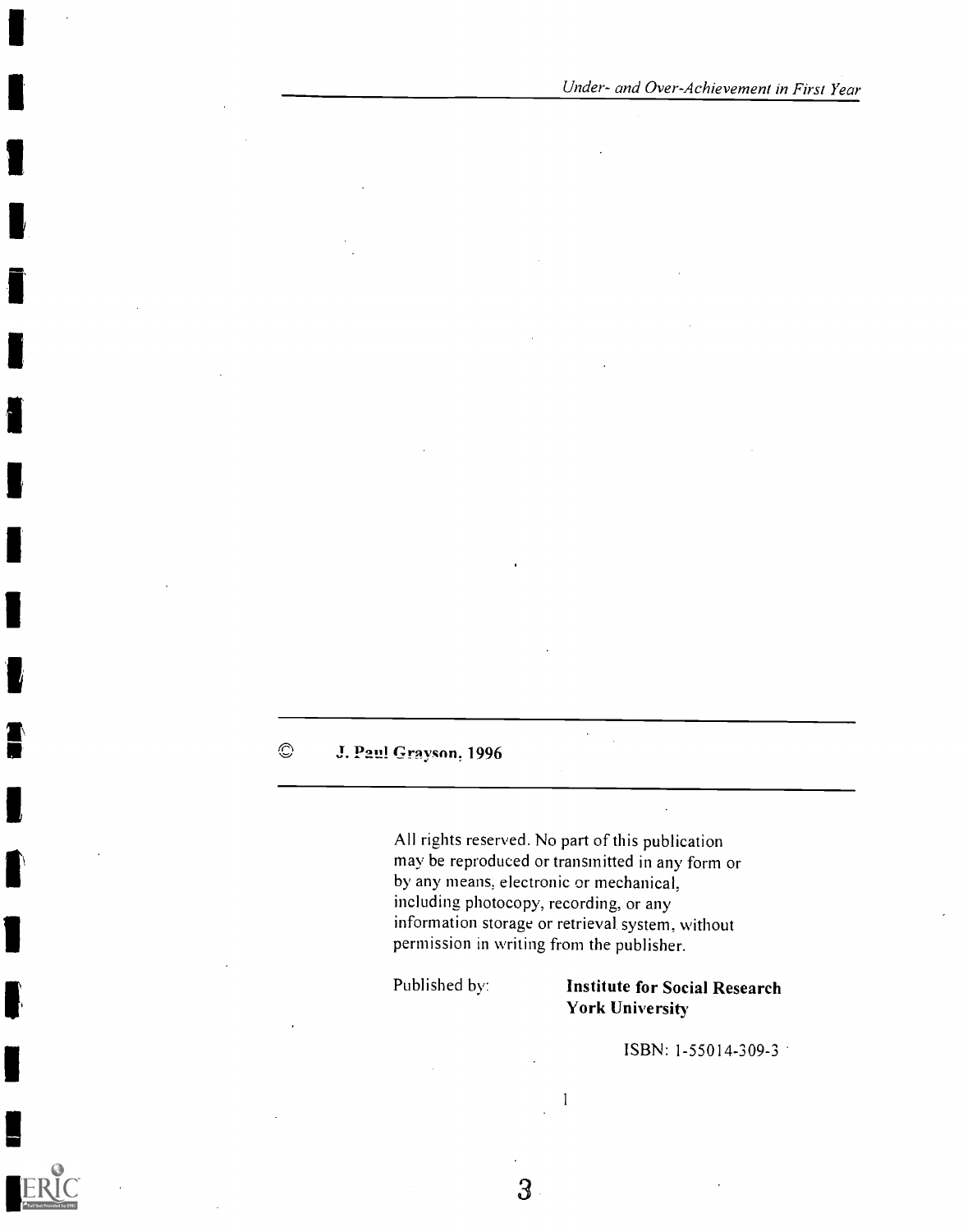### Institute for Social Research

Founded in 1965, the Institute for Social Research (ISR) is an Organized Research Unit of York University. The Institute's purpose is to promote, undertake and critically evaluate applied social research. The Institute provides consultation and support services to York faculty, students and staff conducting research in the social sciences, and, to a lesser extent, in the biological and physical sciences. For researchers from other universities, government agencies, public organizations and the private sector, the Institute provides consultation on research design and undertakes data collection, data processing and statistical analysis, on a fee-for-service basis.

ISR houses the largest university-based survey research unit in Canada, annually conducting twenty to thirty research projects ranging from small surveys in one locale to provincial and national surveys. The capabilities of the Institute include questionnaire and sample design, sample selection, data collection, preparation of machine-readable data files, statistical analysis and report writing.

ISR's Statistical Consulting Service provides consultation on research design and statistical analysis. The Service also sponsors short courses on statistical analysis, research methodology and the use of statistical software. The consulting service is partially supported by a grant from the Natural Science and Engineering Research Council (NSERC).

ISR's data archive provides public access to surycy data collected by the Institute, to data sets from major Canadian surveys, and to official statistics, such as the census aggregate and public-use microdata files from the Canadian Census.

For more information, write to:

Institute for Social Research York University 4700 Keele Street North York, Ontario, Canada M3J 1P3 Telephone: (416) 736-5061; Fax (416) 736-5749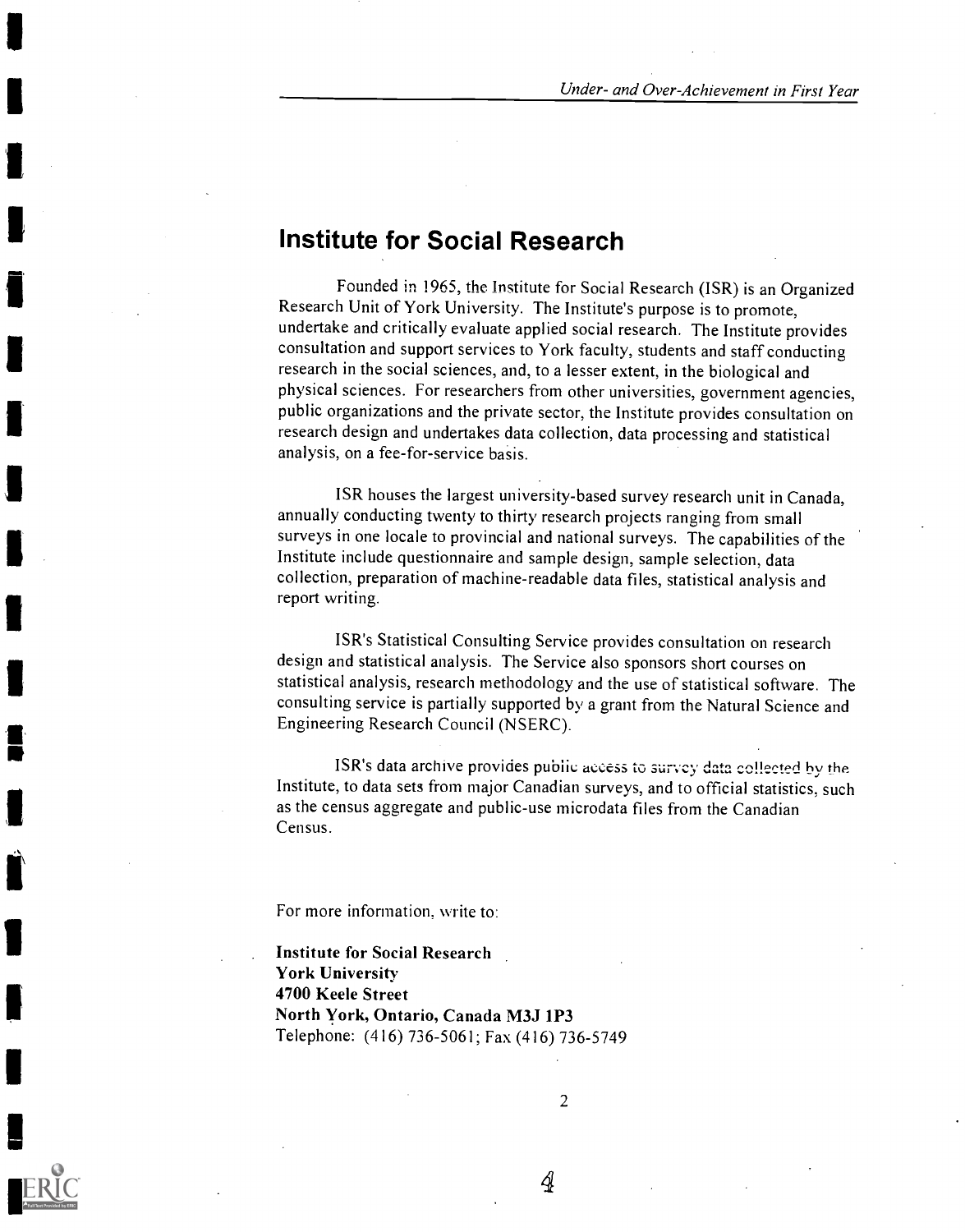### Foreword

The Institute for Social Research produces four types of articles in its publication series:

- Working papers;
- Reports on various technical and managerial aspects of the research process designed for technical support staff and research managers;
- Reports on topics of general interest to non-specialist readers; and,
- Reports on various methodological and substantive issues aimed at experts in the field.

The following is a working paper.

### Acknowledgements

A number of individuals at the ISR contributed to various phases of the research on which the following report is based. In no particular order I would like to thank: Tammy Chi, Darla Rhyne, and David Northrup for their assistance in data collection; John Tibert, Bill Bruce, and Greg Hanson for file preparation; Anne Oram for proof reading; and Mike Ornstein for assistance in statistical methodology. I would also like to thank Linda Grayson for comments made on an early draft of the report.

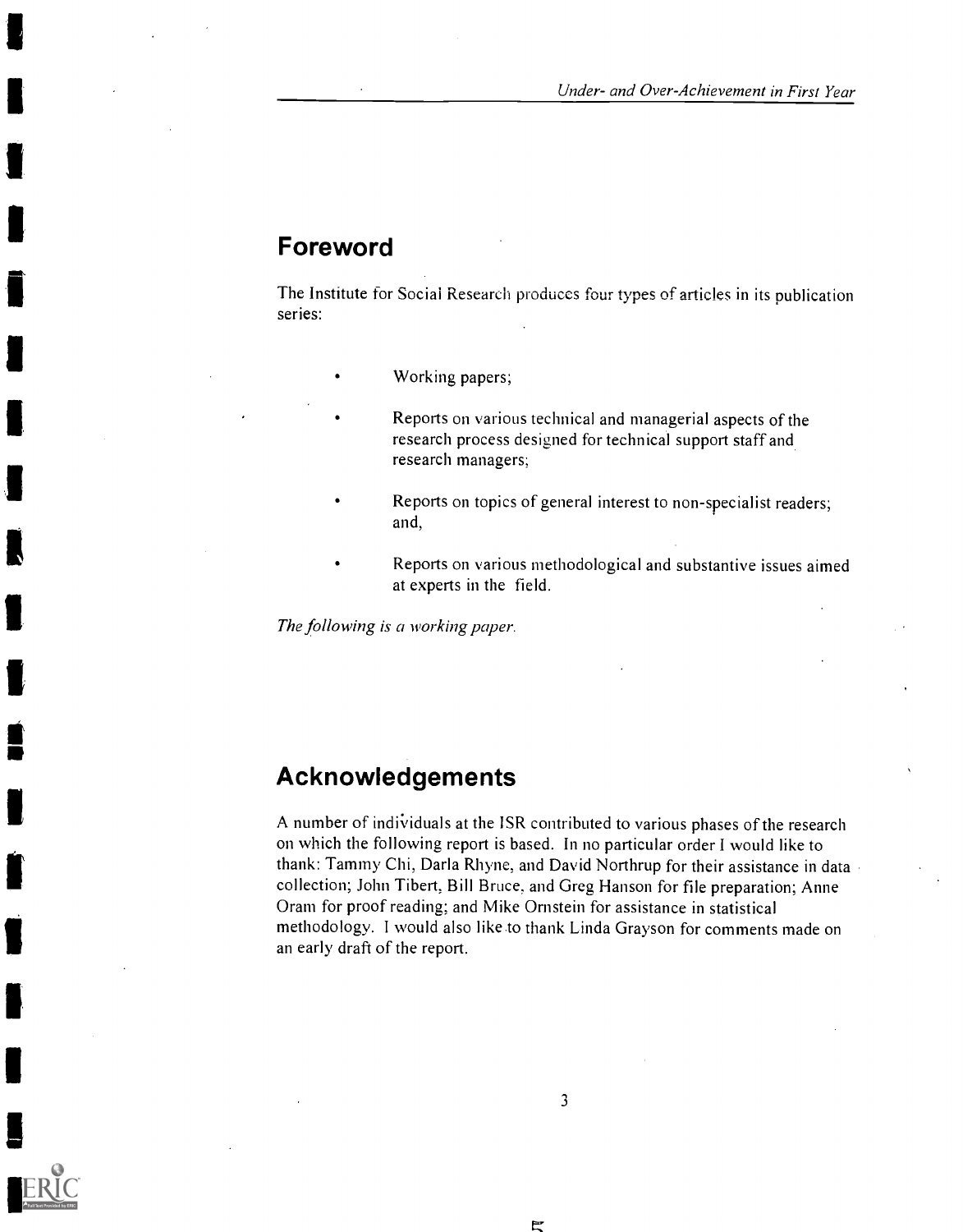# Other Publications on York Students

The Retention of First Year Students in Atkinson College: Institutional Failure or Student Choice?

J. Paul Grayson (1996)

Value Added in Generic Skills Between First and Final Year: A Pilot Project J. Paul Grayson (1996)

Race and First Year Retention on a Canadian Campus J. Paul Grayson (1996)

Place of Residence and First Year Marks J. Paul Grayson (1995)

The College-University Linkage: An Examination of Transfer Students in the Faculty of Arts at York University Stephen Bell (1995)

The First Generation at York University J. Paul Grayson (1995)

The Health of First Year Students J. Paul Grayson (1995)

Globe and Mail Reports, Student Experiences, and Negative Racial Encounters J. Paul Grayson (1995)

Comparative First Year Experiences at York University: Science, Arts and Atkinson

J. Paul Grayson (1994)

A Characterization of Areas of Racial Tension Among First Year Students: A Focus Group Follow-Up to a Large Survey J. Paul Grayson (1994)

Race on Campus: Outcomes of the First Year Experience at York University J. Paul Grayson (1994)

'Racialization' and Black Student Identity at York University J. Paul Grayson with Deanna Williams (1994)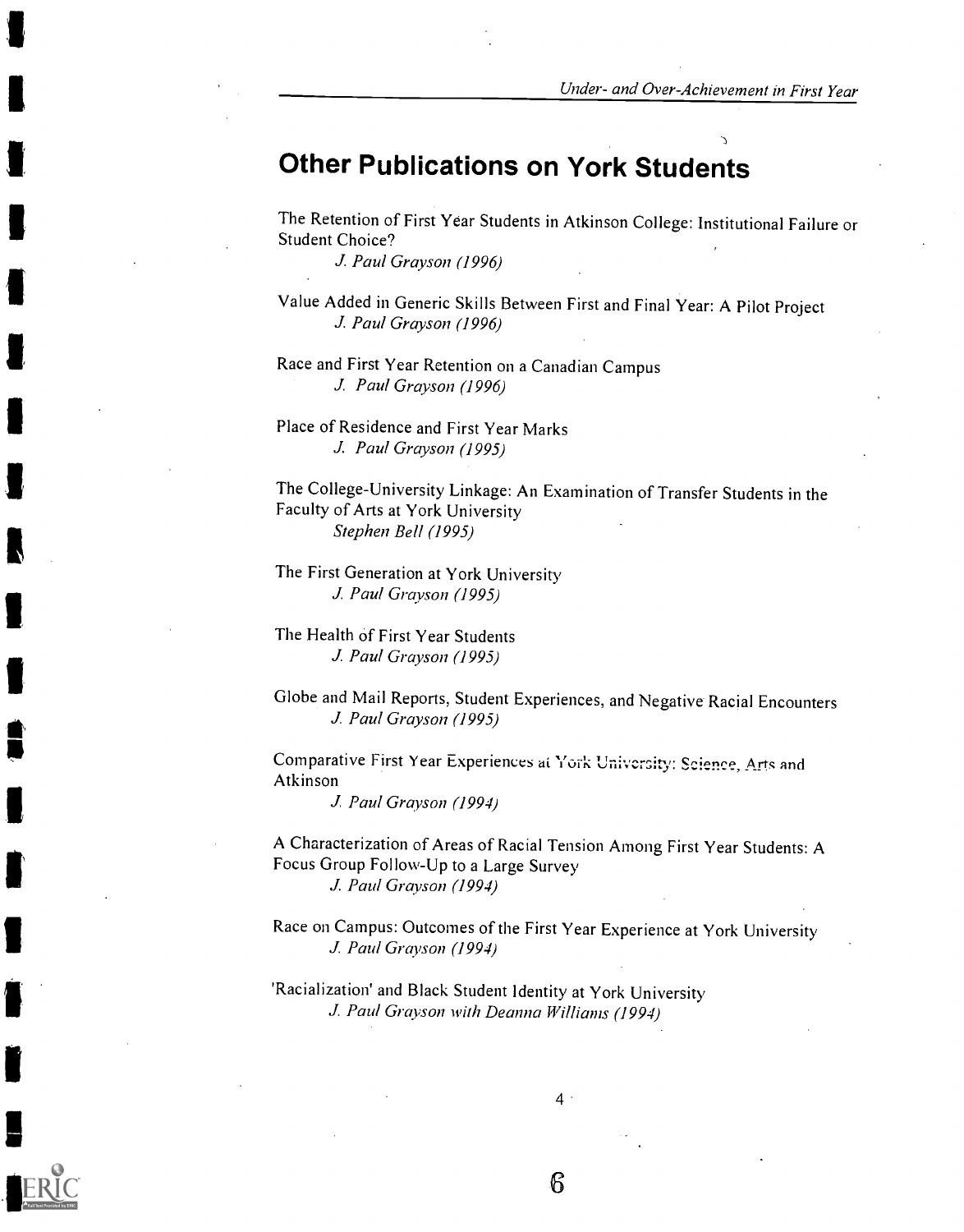The Social Construction of 'Visible Minority' for Students of Chinese Origin J. Paul Grayson with Tammy Chi and Darla Rhyne (1994)

Who Leaves Science? - The First Year Experience at York University J. Paul Grayson (1994)

The Characteristics, Needs, and Expectations of Students Entering York University

J. Paul Grayson (1993)

 $\blacksquare$ 

Gender and Minority Group Differences in Desired Outcomes of Adult Post-Secondary Education: The Student Perspective J. Paul Grayson (1993)

Outcomes and Experiences of First Year Science in Two Universities J. Paul Grayson (1993)

Improving First Year Science Education in a Commuter University J. Paul Grayson (1993)

The Experience of Female and Minority Students in First Year Science J. Paul Grayson (1993)

Response Effects: Variations in University Students' Satisfaction by Method of Data Collection

David A. Northrup and Michael Ornstein (1993)

Student Withdrawals at York University: First and Second Year Students, 1981-9c

Gordon Darroch, David A. Northrup and Mirka Undrack (1989)

5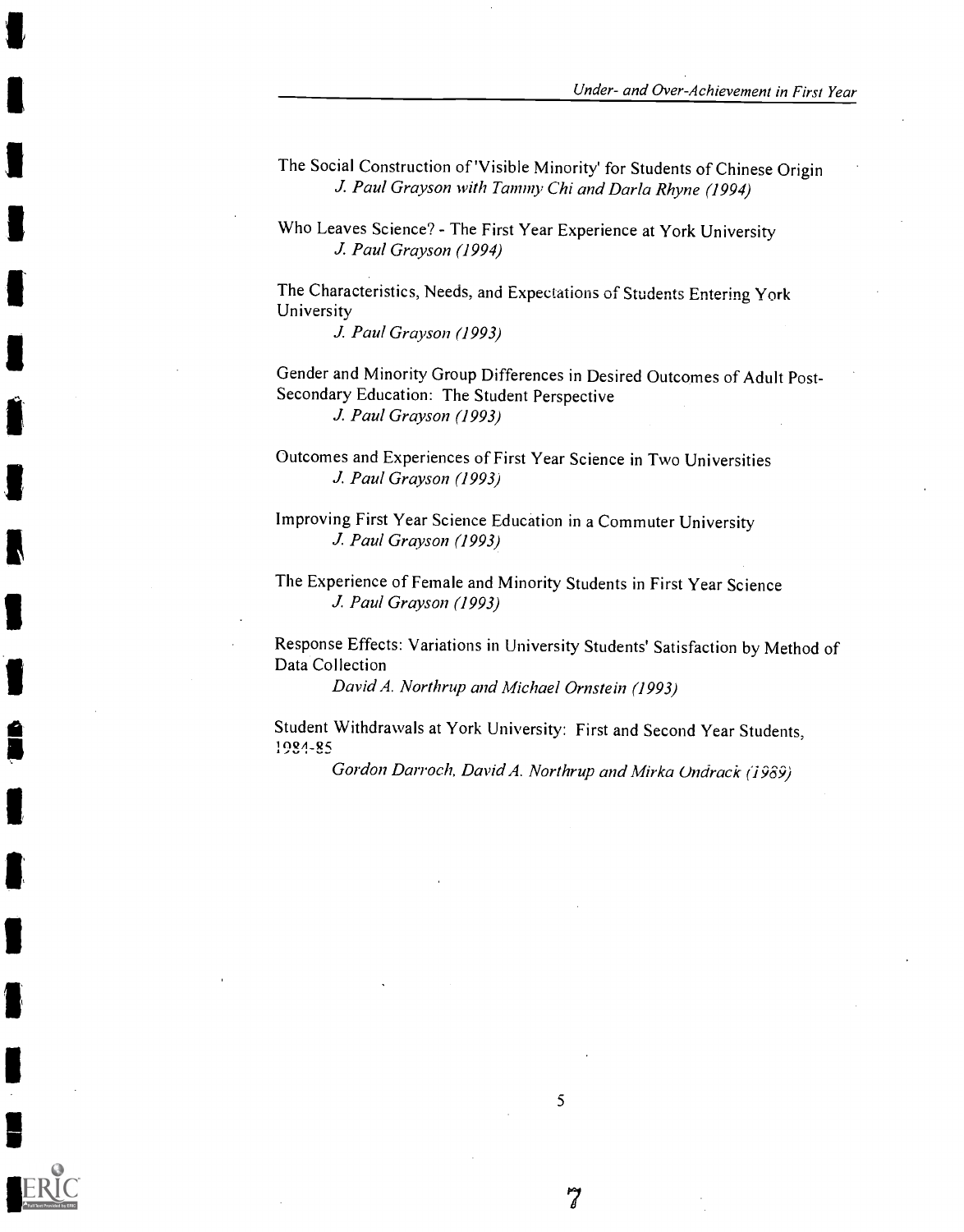# Summary

in a complete and the second series of the series of the series of the series of the series of the series of the series of the series of the series of the series of the series of the series of the series of the series of t

The difference between predicted and actual first year grades of a sample of 1,229 students entering York University in 1994 was examined on the basis of information obtained from administrative records, a mail survey carried out in the Summer of 1994 prior to the commencement of classes, and a mail survey completed at the end of the first year in the Spring of 1995. Overall, students were likely to receive lower than expected GPAs if they had high OAC marks, were in Science, believed at the beginning of the year that family problems would interfere with studies, and were employed. Students likely to get higher than expected marks were in Environmental Studies, were highly involved in their classes, and earned relatively high numbers of course credits.

6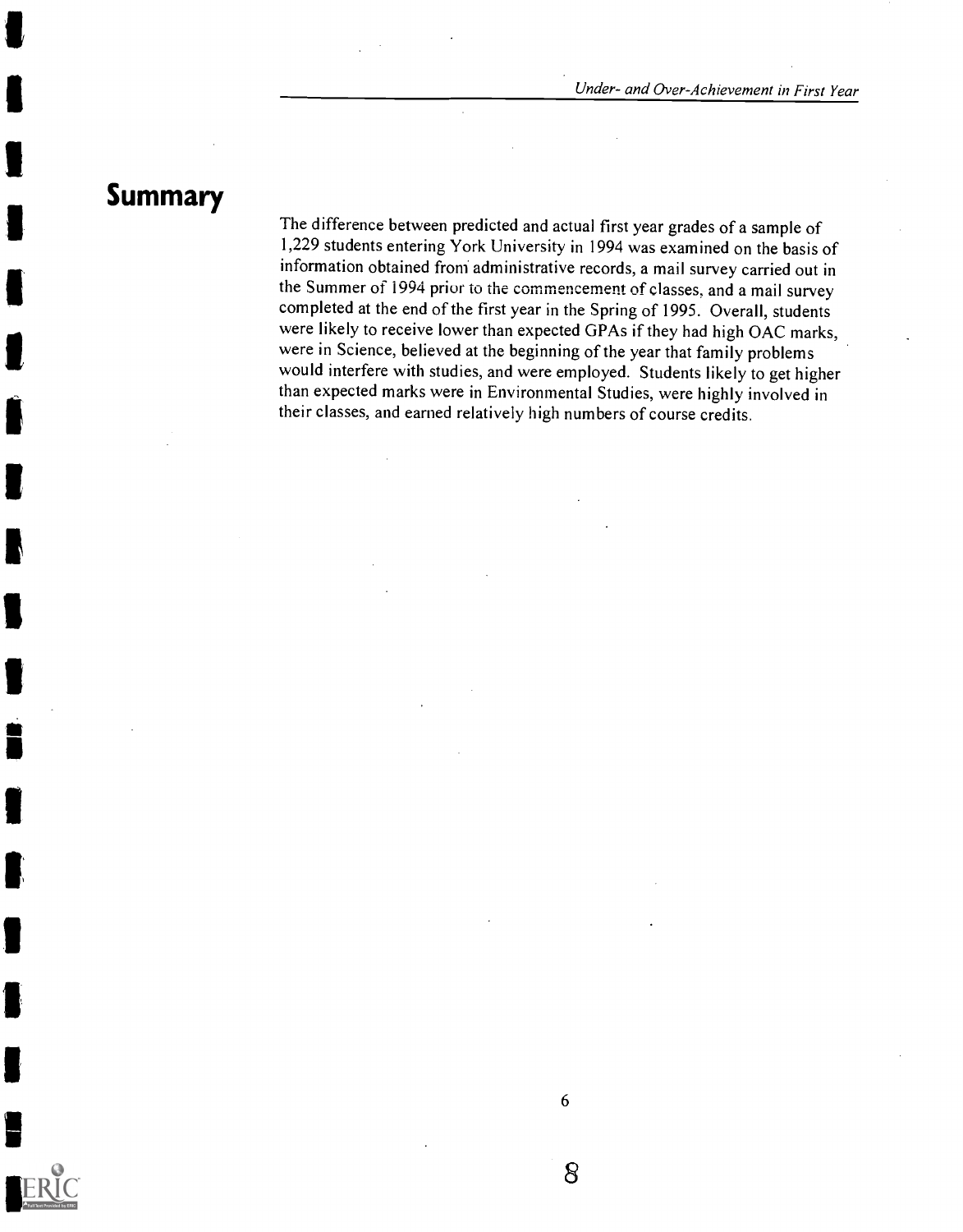### Introduction

In Ontario, the majority of students are admitted to university on the basis of their Ontario Academic Credit (OAC) marks. Although research carried out in both Canada and the United States suggests that high school marks may be better than the results of standardized tests in predicting educational achievement at the university level, there is a growing demand in the province for the latter. Within this context this report examines the differences between first year grade point averages (GPA) predicted on the basis of OAC marks and actual GPAs for a sample of 1,229 students who entered York University in 1994. The extent to which the characteristics, self-evaluations, and experiences of students affect this relationship will be of particular concern.

After a short review of the literature on the predictive validity of high school marks, the report will focus briefly on the amount of variance in first year GPAs explained by OAC marks. Then the characteristics and experiences of students that affect the relationship between predicted and actual marks will be examined. Finally, a regression analysis will be used to summarize the overall relationships among OAC marks, students' characteristics, self-evaluations and experiences (independent variables), and differences between predicted and actual GPAs (dependent variable).

### Predictors of GPA

In a 1993 review of 36 studies carried out in the United States on the relations between predictors of GPA and actual GPA, Mouw and Khanna distinguish between *traditional* predictors such as high school marks and the results of standardized tests (like Scholastic Aptitude Tests - SATs) and non-traditional predictors such as demographic and attitudinal variables. The median variance in GPA explained by traditional predictors is 28% (p. 332). Mouw and Khanna conclude that the addition of non-traditional variables, such as social class, personality traits, and attitudes toward the academic environment, results in only marginal increases in explained variance in GPA (p. 333).

Astin (1993) comes to a conclusion similar to that of Mouw and Khanna regarding the variance in GPA that can be explained by easily obtained admissions data. In addition. he notes that the predictive validity of high school grades is different from that of standardized tests.

> Hundreds of studies using various measurements and methodologies have yielded similar results: college grade point averages can be predicted with modest accuracy [explained variance around 30%] from admissions information. The two most potent predictors are the student's high school GPA and scores on college admissions tests. Grades almost

 $\boldsymbol{Q}$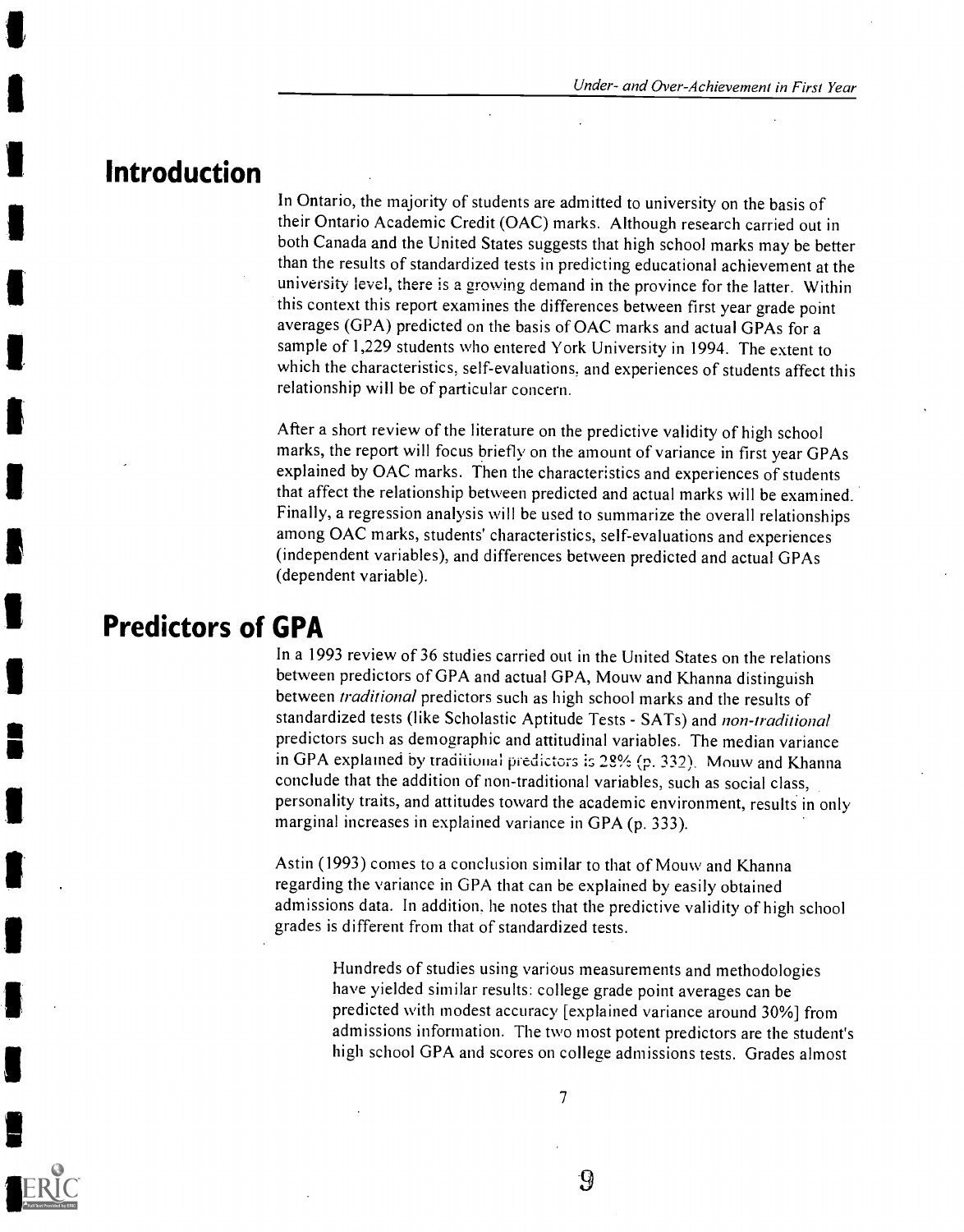always carry more weight than tests.

In his own examination of 38,587 students who first entered 478 American institutions of higher learning in 1985 Astin found that high school marks combined with the results of SATs explained approximately 25% of the variance in GPA; however, grades had twice as much influence as SAT results (p. 188). Astin also examined the impact on GPA of demographic and attitudinal variables such as gender, race, socio-economic status, self-ratings of academic and writing ability and drive to achieve. Each was found to have a positive effect on GPA; however, the effects of being Mexican American and being a non-citizen were negative (p. 189).

Astin also observed that certain 'involvement' activities, such as hours per week talking to faculty outside of class, positively affected GPA while others, like belonging to a fraternity or sorority and working full-time had negative implications for GPA (p. 190).

Overall, Astin finds that approximately one third of students receive university grades that are comparable to those earned in high school; about one fifth obtain higher grades in university; and nearly a half of students get lower grades in university than in high school (p. 188).

The fact that tests such as SATs explain less variance in GPA than high school marks or that standardized tests are relatively poor predictors of first year grades has been found in other studies (Baron & Norman, 1992; Hudson, McPhee, & Petrosko (1993). Others (Fuertes & Sedlacek, 1994) have found SATs to be reasonably predictive of grades but not of retention.

Researchers have also noted that the predictive value of various measures varies by gender and race. For example, Pennock-Roman (1994) noted that high school marks were better predictors of first year grades for men than for women. Similarly, Stricker, Rock, & Burton (1993) found that the results of SAT scores under- predict the first year grades of women and over-predict those of men. With respect to race, Pennock-Roman (1992) observed that high school grades and SAT scores were of greatest utility in predicting the marks of Asian Americans and of least value in predicting the grades of Blacks. Pearson (1993) found that SAT scores under-predict the first year grades of Hispanics.

While Stricker, Rock, & Burton (1993) observed that SAT scores were better predictors of first year grades for male than female students, they also discovered that gender based differences in prediction were reduced if self-assessed academic preparation, studiousness, and attitudes to math were considered. Likewise, Young (1993) concluded that non-traditional predictors like

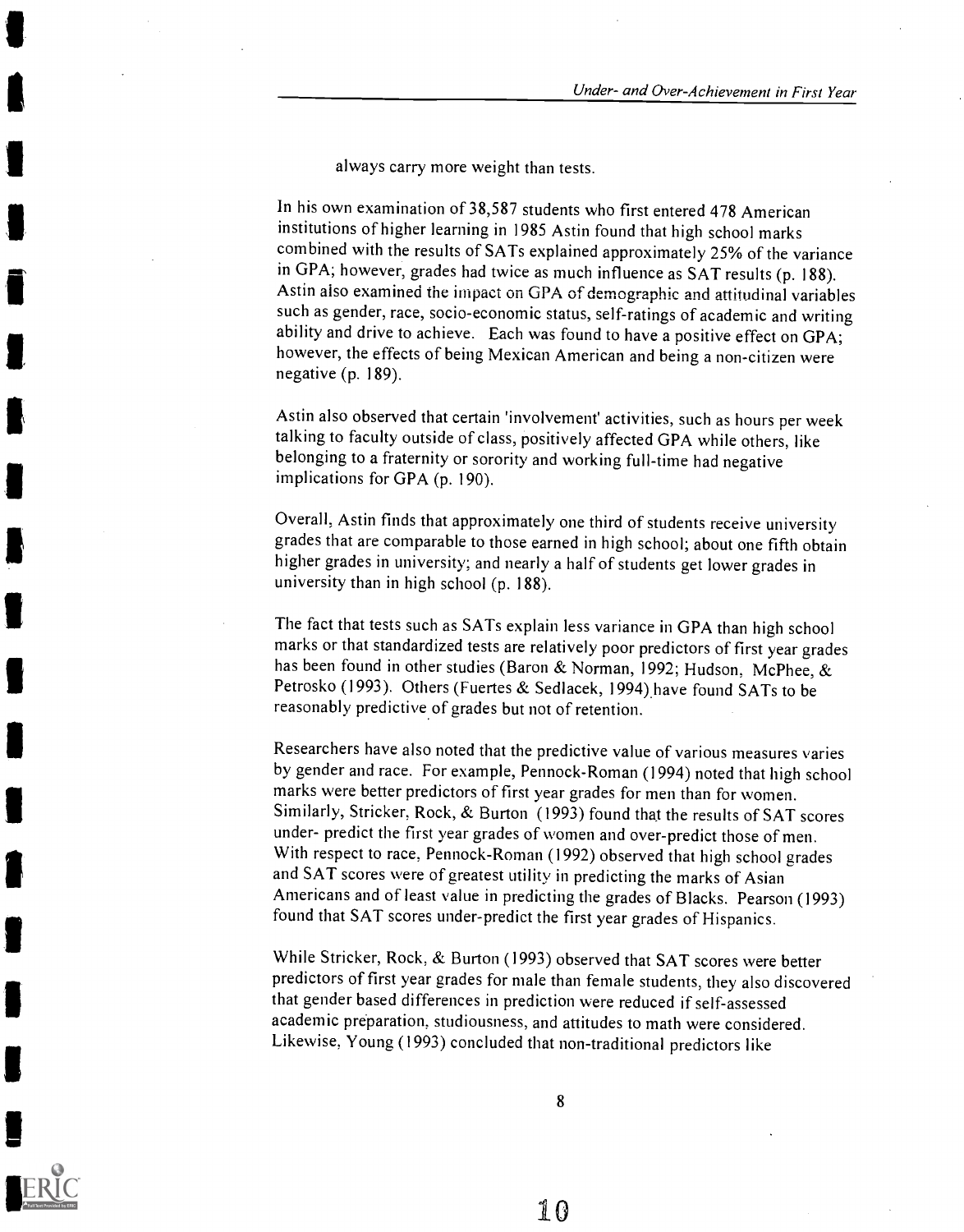motivational and personal qualities may be of more value than high school grades in predicting marks in diverse student bodies. In Wolfe's and Johnson's (1995) study the greatest amount of variance in GPA, 19%, was explained by high school grades; however, self control accounted for an additional 7% to 9% in the variance while SAT scores explained an additional 3% to 5%. The importance of non-cognitive variables in predicting GPA was also noted by Ancis and Sedlacek (1995).

In specific subject matter areas, such as mathematics, further evidence is given of the predictive value of non-traditional predictors of grades. For example, House (1995) observed that self-rated math ability was a better predictor of grades in a finite math course than American College Test (ACT) scores and number of years of high school math. Likewise, Rech and Harrington (1994) found that in an intermediate algebra course, out of ACT math scores, the Mathematics Placement Exam score, class attendance, age, gender, and race, only attendance predicted course grades.

Research conducted in Canada is consistent with the noted relationships between high school marks and GPAs in the United States and suggests that standardized tests are, and former grade 13 departmental examinations were, no better predictors of university grades than high school marks. In a review of the Canadian literature Allan et al (1983:41) refer to studies in which it is noted that the best predictors of university performance were grade 13 marks (now OAC marks) and that the additional explanatory value of SATs was marginal. Of equal importance are studies cited by Allan et al indicating that grade 13 marks were as valid indicators of first year university performance as former grade 13 departmental examinations (p. 42). Finally, in studies carried out at McMaster University variance in first year grades explained by grade 13 marks ranged from a high of 46% in natural sciences to a low of 29% in business (p. 42).

Overall, these studies indicate that in general high school marks are better predictors of first year marks than the results of standardized tests. Nonetheless, each may under- or over-predict the performance of particular groups such as females and certain minority group members. In some instances, additional noncognitive measures, such as positive attitudes, contribute to the prediction of grade point averages.

# Student Involvement

In addition to predictors discussed thus far, a substantial body of literature shows that certain university experiences may contribute to desired university outcomes, such as high academic achievement (Pascarella & Terenzini, 1991; Astin, 1993; Kuh, 1995). (Obviously, at entry, whether or not students will actually have such experiences is unknown.) Most important are out-of-class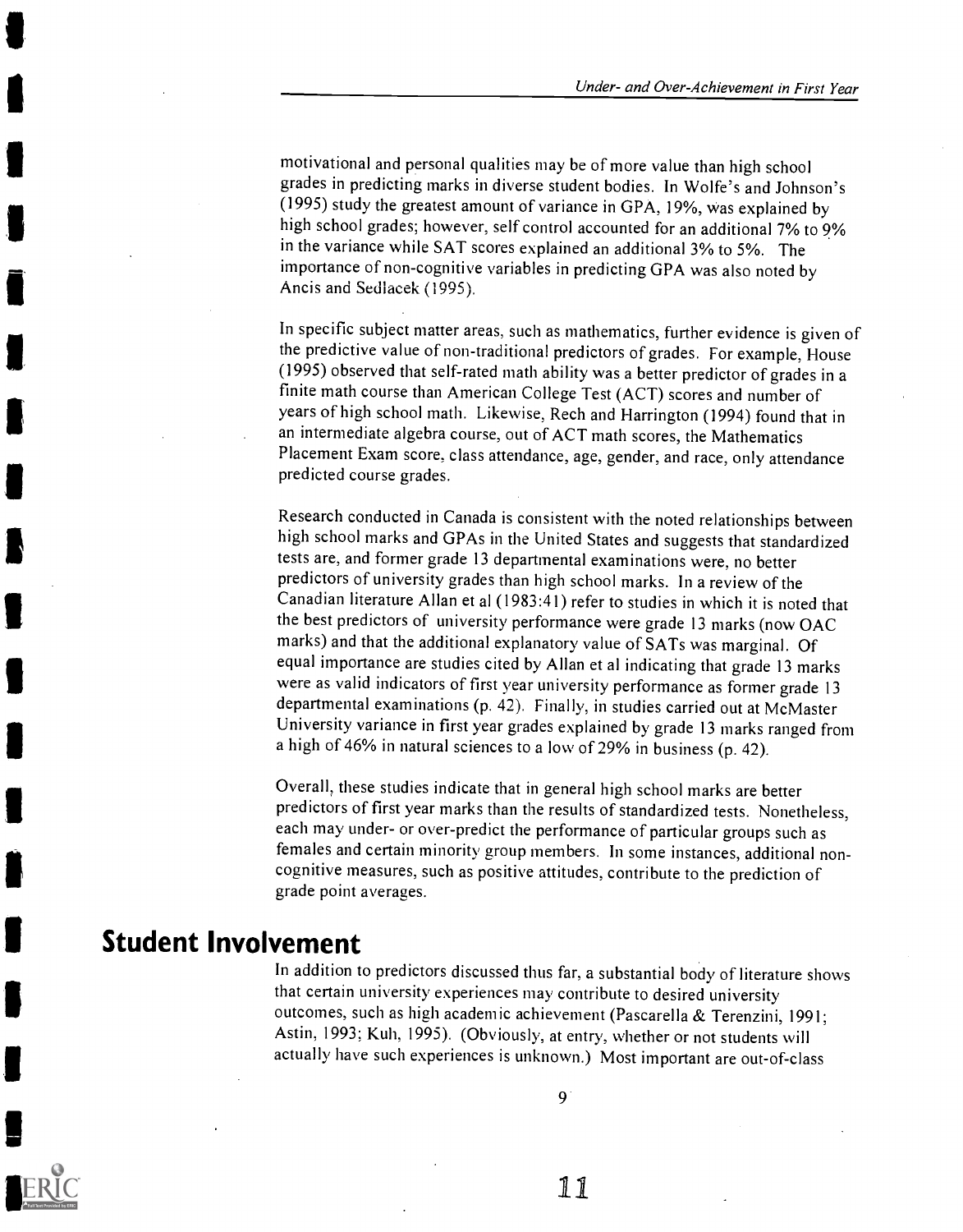contacts with faculty and academic and social involvement. Activities classified as academic involvement include participation in events, such as special seminars or lectures, not required by the formal curriculum. Social involvement includes formal activities such as belonging to campus clubs and participating in organized sports and informal activities such as socializing with university based friends, watching sports and cultural events, and so on. Whatever the case, as Kuh (1995:125) states in elaboration of the idea of involvement, "the more time and energy students expend in educationally purposeful activities, the more they benefit." At York University it has been shown that various forms of student involvement explain 3.6% of the variance in first year GPA; however, classroom involvement alone accounts for 2.6% of this total (Grayson, 1997).

# The Sample

**I** 

**111** 

Information for the study of differences between predicted and actual grades of first year students at York University was collected from two mail surveys and administrative records. The first survey was conducted in the Summer of 1994 and included 1,798 students from all faculties at York who were entering first year (response rate approximately 83%). Except in the vary large Faculty of Arts, from which a random sample was drawn, all entering students were involved in the survey. The second survey, conducted in the Spring of 1995, focused on all participants to the first survey and an additional random sample from Arts. In total, 1,869 students responded to the second survey (response rate of approximately 65%). The information presented in this report is based on the responses of 1,229 students who participated in both surveys and from information on OAC marks, GPA, and completed credits stored in administrative records.'

# Variance in GPA Explained by OAC

Information on OAC marks, GPA, and the amount of variance in the latter explained by the former is summarized in Table 1. For all faculties combined, OAC marks explain 34.1% of the variance in GPA (31.9% if data are weighted to adjust for sampling procedures). There is, however, considerable difference from faculty to faculty. For example, in Administrative Studies OAC grades

<sup>&</sup>lt;sup>1</sup>As the vast majority of first year undergraduates enrol in the Faculty of Arts, weighting the survey data on the basis of faculty would result in a sample that primarily reflected the characteristics etc. of Arts' students. As a result, unless otherwise indicated, non-weighted data were used in analysis; nonetheless, as in the final regression analysis faculty of enrolment is entered as a dummy variable, the impact of faculty of enrolment on differences between predicted and actual grades is taken into account.

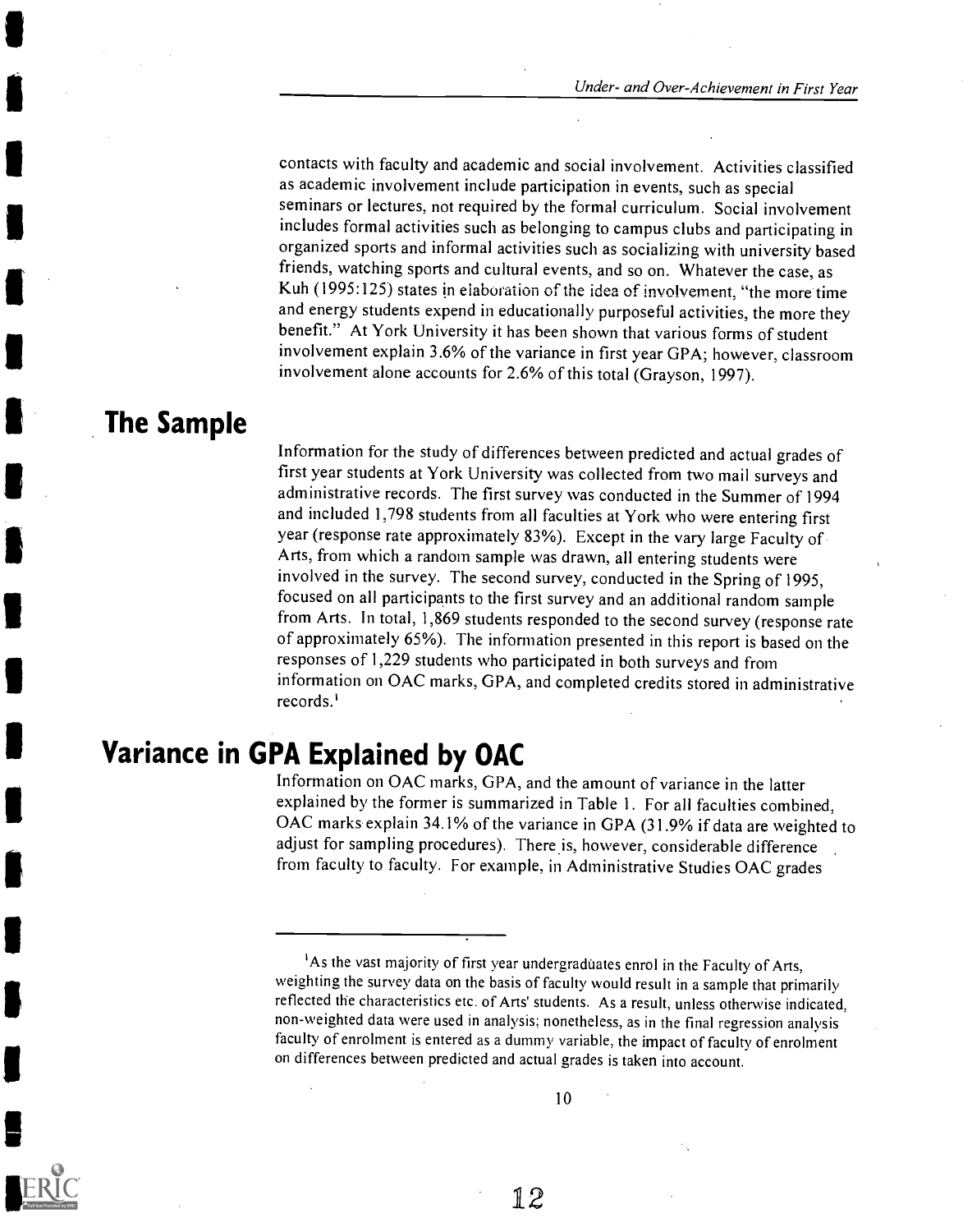| <b>Total</b><br>Cases<br>ම                                                                                                                               | 1229           | 57                       | 231            | $\overline{5}$            | 275             | 418              | 157                                                                     | 14<br>14 |        |
|----------------------------------------------------------------------------------------------------------------------------------------------------------|----------------|--------------------------|----------------|---------------------------|-----------------|------------------|-------------------------------------------------------------------------|----------|--------|
| Sig. of t<br>for (5)<br>©                                                                                                                                | 000            | 000                      | 000            | 000                       | $\cdot$<br>000  | $\overline{000}$ | 000                                                                     |          |        |
| Table 1: OAC, GPA, and Regression of GPA on OAC for 1994 Cohort (Administrative Records)<br><b>GPA Explained</b><br>Variance in<br>by OAC<br>$\tilde{c}$ | $34.1\%$ *     | 35.6%                    | 22.5%          | 16.4%                     | 43.1%           | 27.7%            | 40.3%                                                                   |          |        |
| Std. Error for<br>$\widehat{\mathbf{e}}$<br>$\overline{6}$<br>$\bullet$                                                                                  | $\overline{5}$ | $\overline{0}$           | $\overline{5}$ | $\mathbf{S}$              | $\mathbf{S}$    | $\overline{a}$   | $\overline{a}$                                                          |          |        |
| <b>b</b> for GPA<br>on OAC<br>$\widehat{\mathbf{e}}$                                                                                                     | 16             | $-15$                    | $\overline{1}$ | $\overline{1}$            | $\overline{21}$ | $\frac{6}{5}$    | $\frac{3}{2}$                                                           |          |        |
| $(4)$<br>Std. Dev.<br>for $(3)$                                                                                                                          | $\frac{1}{1}$  | 1.5                      | 1.4            | $\overline{1}$            | $\frac{0}{1}$   | 1,6              | 1,6                                                                     |          |        |
| Mean<br>GPA<br>$\widehat{\mathbf{c}}$                                                                                                                    | 5.5            | 62                       | 5.8            | 71                        | 5.0             | 5.2              | 5.6                                                                     |          |        |
| $(2)$<br>Std. Dev.<br>for $(1)$                                                                                                                          | 63             | 4.8                      | 5.9            | $3.\overline{3}$          | $\cdot$<br>64   | 5.5              | 6.8                                                                     |          |        |
| Marks<br>Mean<br>OAC<br>$\widehat{\tau}$                                                                                                                 | 79.8%          | 80.7%                    | 80.2%          | 87.6%                     | 80.9%           | 77.7%            | 77.8%                                                                   |          |        |
|                                                                                                                                                          | All Faculties  | Environmental<br>Studies | Fine Arts      | Administrative<br>Studies | Science         | Arts             | *31.9% if sample weighted to adjust for sampling procedures.<br>Glendon |          | S<br>L |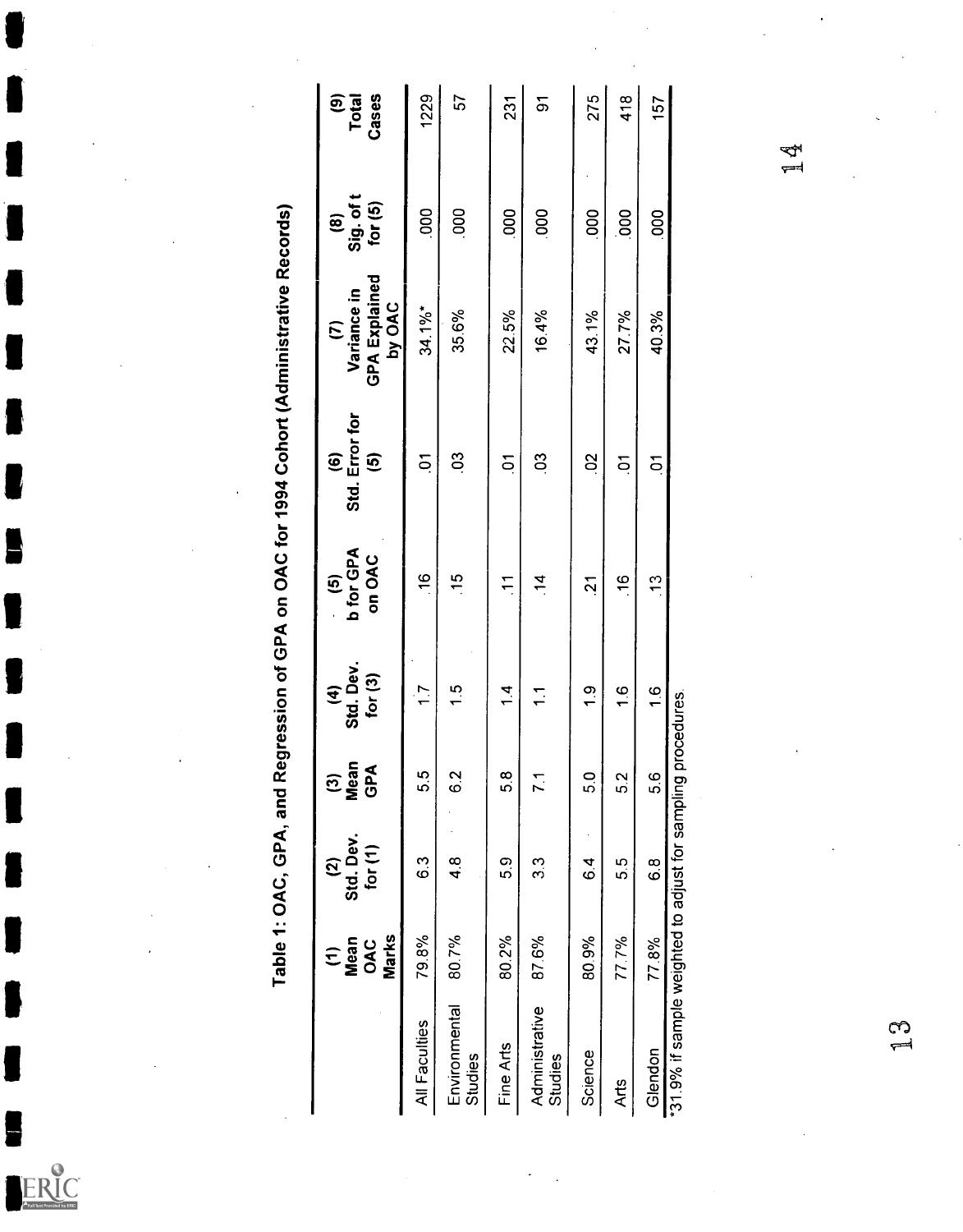explain only 16.4% of the variance in GPA; for Science the figure is 43.1%? The overall variance explained by OAC marks, and differences in explained variance from one faculty to the next, are comparable to differences reported in other studies.

# Differences Between Predicted and Actual Marks

An overall measure of the difference between predicted and actual marks is provided by the residuals of the regression of GPAs on OACs. For all faculties combined, the residuals have a mean of .08, a standard deviation of 1.4, and maximum and minimum values of 4.2, and -5.9 respectively. A correlation between residual scores and number of completed credits (mean  $= 26.47$ , S.D.  $=$ 4.65) of .302 (sig. .01) suggests that in part the same unknown factor explains each.

For purposes of this section of the report, students with a residual score less than -.49 were arbitrarily defined as performing lower than expected in terms of GPA; those with a residual between -.49 and +.49 were defined as performing as expected; and students with residual scores above .49 were categorized as performing better than expected. When classified in this way, 28.7% of first year students can be viewed as performing at a lower than predicted level in terms of first year GPA, 41.9% as performing at a higher than expected level, and 29.4% obtained grades consistent with predictions. (When data were weighted to reflect sampling procedures the relevant figures were quite comparable: 29.2%, 41.8%, and 29.0%.)

### Factors Affecting Residuals

Consistent with the literature reviewed earlier, factors having a potential impact on residual scores include the following:

- I. pre-university characteristics such as gender, age, and racial origin;
	- 2. faculty of enrolment;
- 3. self-assessments of abilities prior to university entrance;<br>4. involvement in various university activities:
- involvement in various university activities;
- 5. and hours per week in employment.



<sup>&</sup>lt;sup>2</sup>Explanations for differences such as these are beyond the scope of the current report. It seems clear, however, that a university science education more than an eduction in, for example, administrative studies builds on subjects taken in high school. As a result, it is reasonable to expect that OAC marks would be a better predictor of GPA in Science than in Administrative Studies.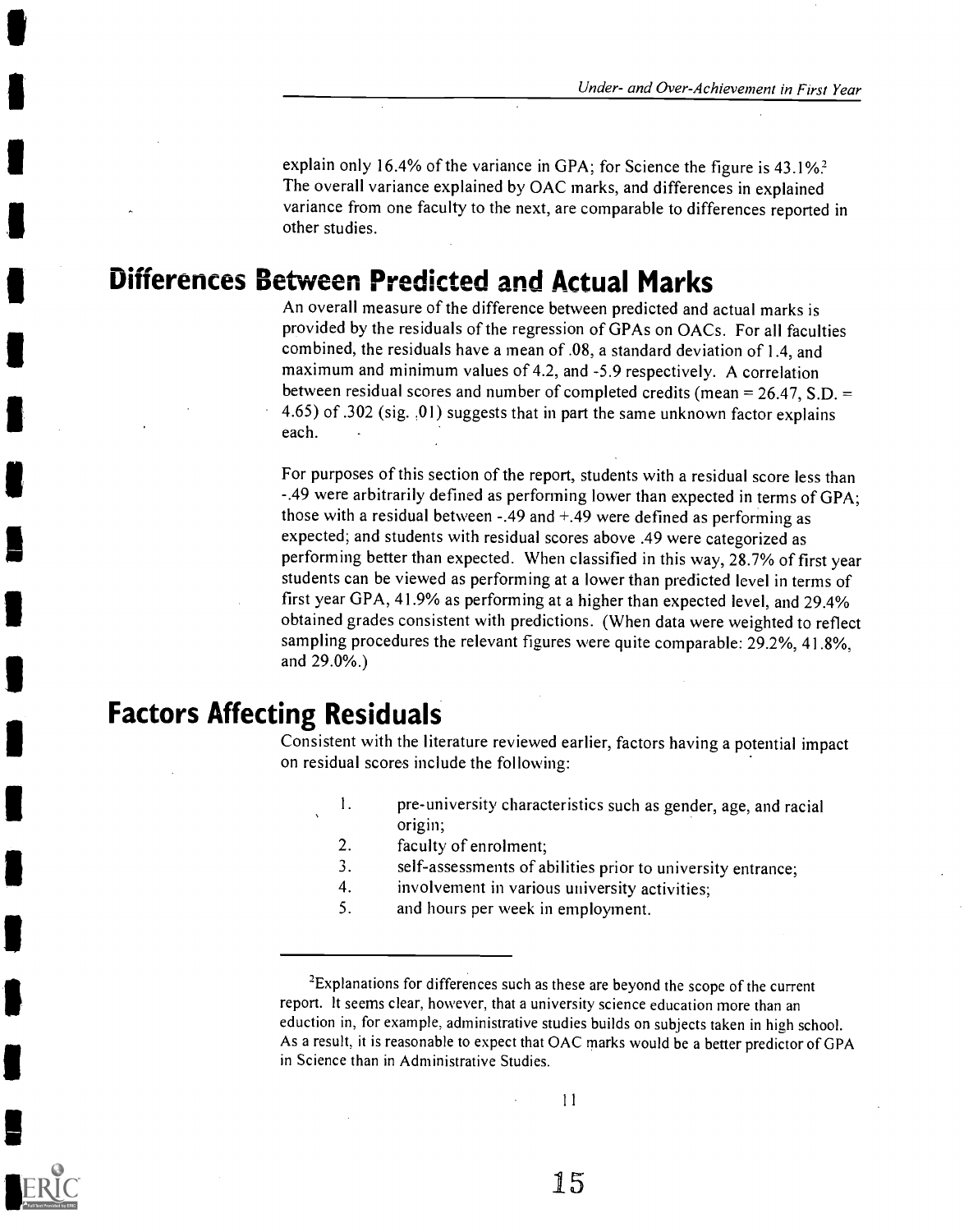With the exception of racial origin, variables falling in categories 1 and 2 are known prior to enrolment. Information on racial origin and variables in the remaining categories can only be obtained through surveys.

In terms of the logic of the analysis to follow, it is important to note that there is a temporal sequence to categories 1 through 5. With the exception noted, information in categories 1 and 2 is collected first and can be obtained from administrative records. Racial origin and self-assessments derive from the survey carried out in the Summer prior to enrolment; and information on involvement and hours per week in employment is obtained from the survey conducted in the Spring of the first year. As a result, analysis will deal with each of the categories sequentially.

### Pre-University Characteristics

Pre-university characteristics to be analysed in this report are age, gender, parental education, and racial origin. In the literature cited earlier each has been found to have a potential impact on GPA.

There is a slight yet statistically significant negative correlation of -.085 (sig .01) between residual scores and age (mean =  $20.23$ , S.D. = 1.17). Older students are slightly less likely than younger ones to do better than predicted on the basis of their OAC marks.

Information on gender, parental education, and racial origin as collected in the Summer of 1994 survey can be found in Table 2. An examination of these data indicates that while the mean residual scores of males (.12) are higher than those of females (.05), the difference is not statistically significant. Similarly, although the residual scores of students coming from families in which at least one parent had at least some college or university education (.11) are higher than those for whom neither parent had this educational advantage (.04), differences are not statistically significant.

Differences in residual scores based on racial origin are statistically significant and of considerable magnitude. While the scores for Blacks and students of Chinese and 'other' origins are -.06, -.29, and -.13 respectively, those of students of South Asian and European origin are .46 and .17. A Scheffe multiple range test, however, indicates that only the differences between students of Chinese and European origin are statistically significant ( $F$  sig. = .02).

#### Faculty

From Table 3 it is evident that differences in residual scores based on faculty of enrolment are also statistically significant and of considerable size. Whereas the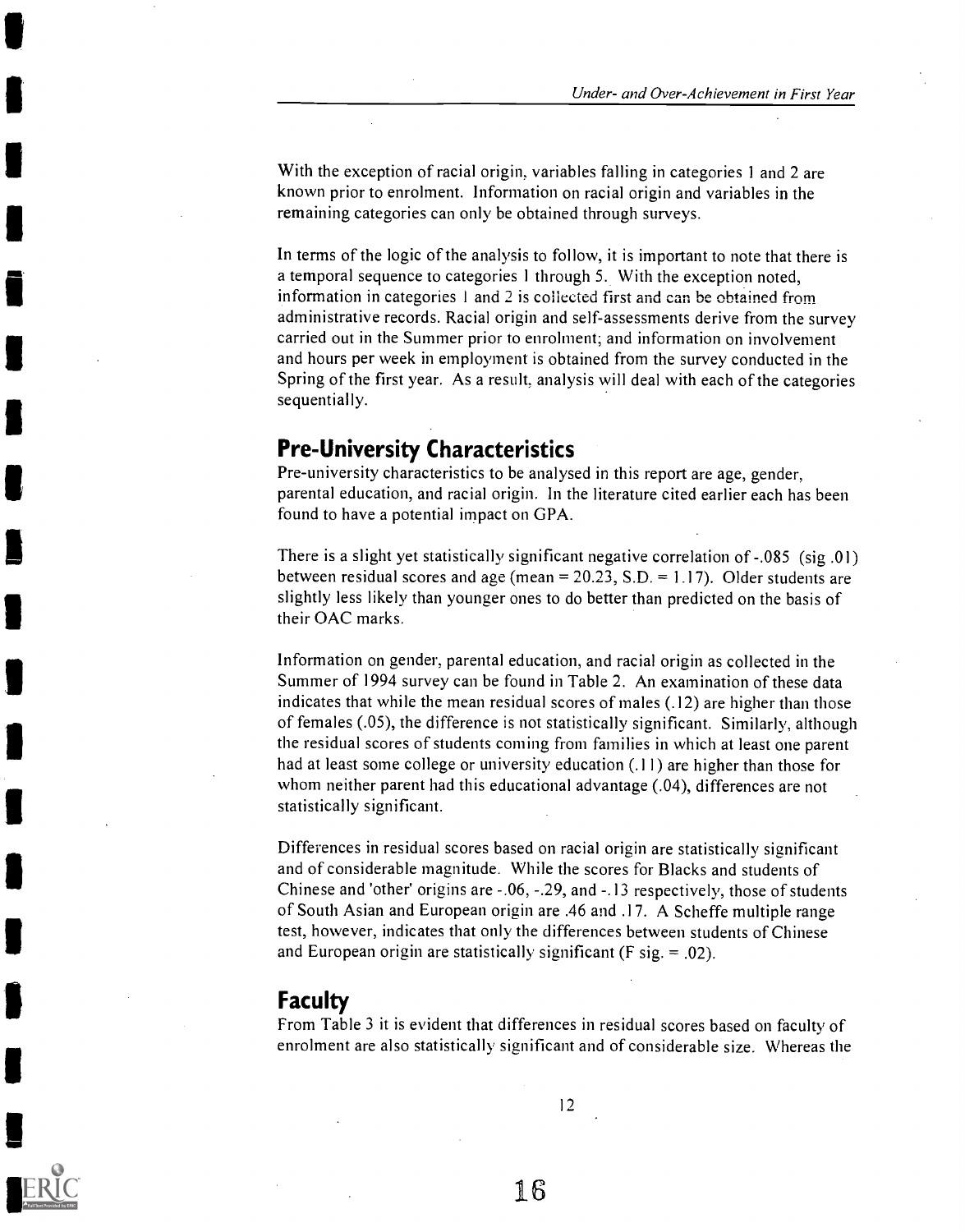|                                   |                            | Mean of          | Std       |            |
|-----------------------------------|----------------------------|------------------|-----------|------------|
|                                   |                            | <b>Residuals</b> | Deviation | Valid N    |
| Gender                            | Female                     | .05              | 1.29      | $N = 782$  |
|                                   | Male                       | .12              | 1.42      | $N = 423$  |
| Group Total                       |                            | .07              | 1.34      | $N = 1205$ |
| <b>Highest Parental Education</b> | LT College/Univ            | .04              | 1.32      | $N = 446$  |
|                                   | At Least Some College/Univ | .11              | 1.32      | $N = 685$  |
| Group Total                       |                            | .09              | 1.32      | $N = 1131$ |
| Racial Origin***                  | <b>Black</b>               | $-06$            | 1.46      | $N = 63$   |
|                                   | South Asian                | .46              | 1.37      | $N = 28$   |
|                                   | Chinese                    | $-29$            | 1.40      | $N = 111$  |
|                                   | Other                      | $-13$            | 1.50      | $N = 126$  |
|                                   | European                   | .17              | 1.27      | $N = 831$  |
| Group Total                       |                            | .09              | 1:33      | $N = 1159$ |

Table 2: Pre-University Characteristics (Summer, '94)

\*Sig F < .05; \*\*Sig F < .01; \*\*\*Sig F.< .001

| Table 3: Residuals by Faculty Affiliation (Administrative Records) |  |
|--------------------------------------------------------------------|--|
|--------------------------------------------------------------------|--|

| ×           |                      | Mean of<br><b>Residuals</b> | Std<br>Deviation | Valid N    |
|-------------|----------------------|-----------------------------|------------------|------------|
| Faculty***  | <b>Env Studies</b>   | .63                         | .89              | $N = 57$   |
|             | <b>Fine Arts</b>     | .33                         | 1.23             | $N = 229$  |
|             | <b>Admin Studies</b> | .44                         | .96              | $N = 91$   |
|             | Science              | $-59$                       | 1.49             | $N = 275$  |
|             | Arts                 | .08                         | 1.33             | $N = 418$  |
|             | Glendon              | .50                         | 1.09             | $N = 140$  |
| Group Total |                      | .08                         | 1.34             | $N = 1210$ |

\*Sig F < .05; \*.\*Sig F < .01; \*\*\*Sig F< .001

BEST COPY AVAILABLE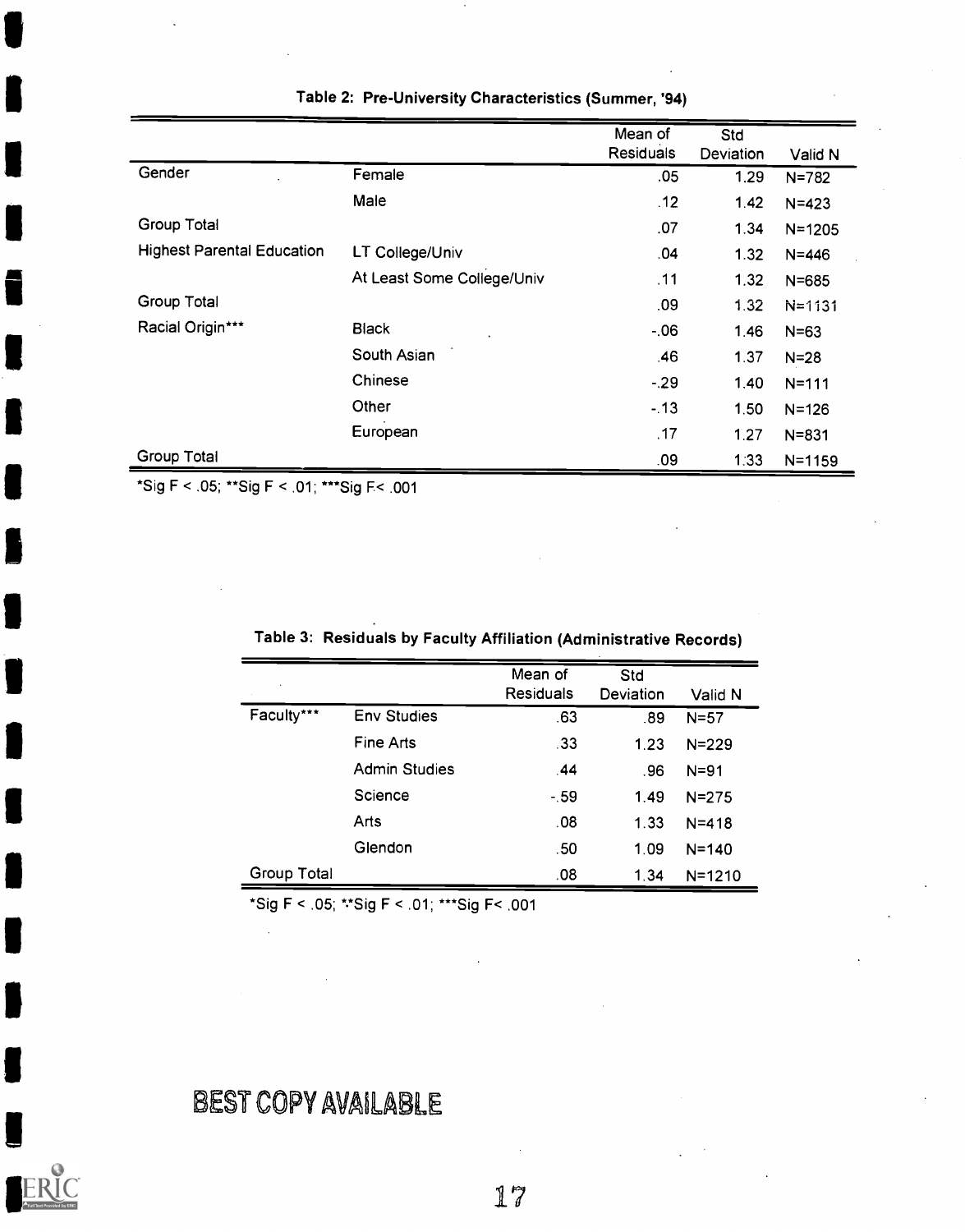mean difference between predicted and actual GPA for students in Environmental Studies is .63, the figure for students enrolled in Science is -.59. A Scheffe multiple range test indicates that differences between the residual scores for students in Science are different from those of students in each of the other faculties at a statistically significant level ( $F$  sig. = .000). In addition, differences between Glendon College and Arts are statistically significant (F sig. .05). This is a particularly interesting difference as somewhat similar programs are offered by each.

Overall, differences in the size of residual scores among faculties can have one of at least three explanations. First, it is possible that, for example, the relatively high and low residual scores of Environmental Studies and Science respectively reflect lax standards in the former and high standards in the latter. Second, the differences may reflect an environment in Environmental Studies that is conducive to learning and one in Science that is relatively inimical to learning. Third, each of the foregoing may be true.

### Self Assessments

As noted earlier, some studies indicate that students' self-assessments contribute to predictions of GPAs. Table 4 summarizes information on self-assessments of students entering York as collected in the Summer of 1994 survey.

A paraphrasing of specific questions focusing on self- assessments of preparation for university and competence in English can be found to the left of the table. Response options (strongly disagree = 1 to strongly agree = 5) occupy the second column. Means of residuals for each response option are found in column three.

There is a monotonic and statistically significant relationship between the extent to which students feel that they are academically prepared for university and residual scores. While the residual score for students who strongly disagreed in the Summer before first year that they were academically prepared for university is -.68, for those who strongly agreed it is .46. Similarly, students who strongly disagreed that they were emotionally prepared for university have residual scores of -.50 while those who strongly agreed scored .45. The pattern is the same when being prepared for university in terms of work habits and study skills is examined: those who strongly disagreed with this statement end up with a residual score of -.61 while those who strongly agreed scored .53. On the face of it, the self-assessments of preparation for university are borne out by residual scores: the more positive the self-assessment, the more likely that actual GPA will be greater than predicted.

When the extent to which students have energy and drive to succeed at university is examined, the results are slightly different. Although differences in residuals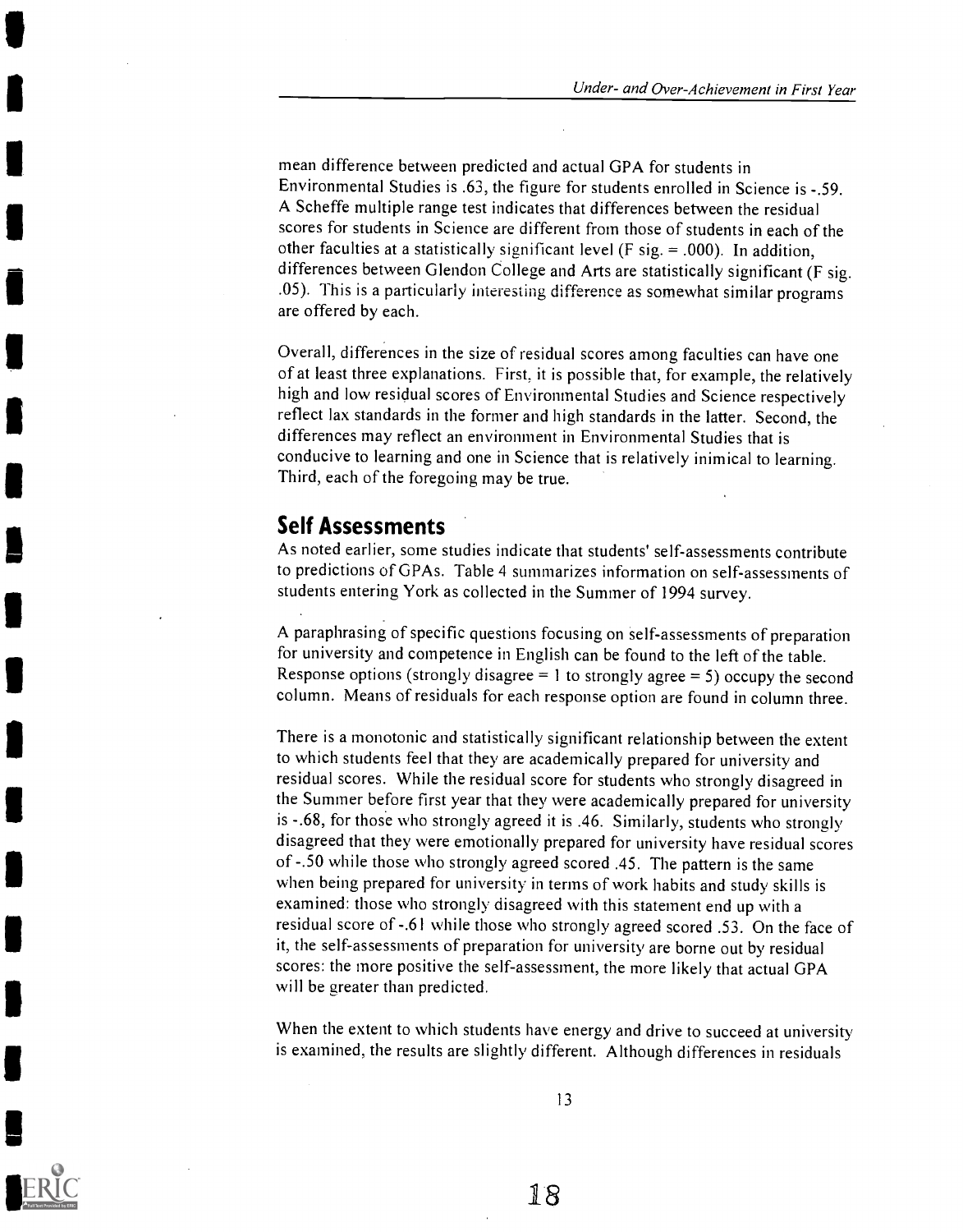|  | Table 4: Residuals by Preparation for University (Summer '94) |  |  |  |  |
|--|---------------------------------------------------------------|--|--|--|--|
|--|---------------------------------------------------------------|--|--|--|--|

| I Feel Academically Prepared for University***<br>Strongly Disagree<br>$-.68$<br>1.92<br>$N = 41$<br>2<br>$-.41$<br>1.46<br>3<br>$-.16$<br>1.41<br>4<br>.17<br>1.18<br><b>Strongly Agree</b><br>.46<br>1.24<br><b>Group Total</b><br>.08<br>1.34<br>I Am Emotionally Prepared for University***<br>Strongly Disagree<br>$-50$<br>1.85<br>2<br>$-.28$<br>1.39<br>3<br>$-09$<br>1.40<br>4<br>.14<br>1.24<br>Strongly Agree<br>.45<br>1.20<br><b>Group Total</b><br>.08<br>1.35<br>Prepared for University in Work Habits & Study Skills***<br>$-61$<br>Strongly Disagree<br>1.72<br>2<br>$-32$<br>1.34<br>3<br>.02<br>1.35<br>4<br>.33<br>1.18<br><b>Strongly Agree</b><br>.53<br>1.19<br><b>Group Total</b><br>.08<br>1.35<br>Have Energy and Drive to Succeed at University***<br>$-08$<br><b>Strongly Disagree</b><br>1.32<br>2<br>$-45$<br>1.61<br>3<br>$-.26$<br>1.35<br>4<br>.24<br>1.16<br>Strongly Agree<br>.29<br>1.37<br><b>Group Total</b><br>.08<br>1.34<br>Have No Difficulty in Speaking English***<br>Strongly Disagree<br>$-46$<br>.95<br>2<br>$-74$<br>1.25<br>3<br>$-.10$<br>1.66<br>4<br>$-.22$<br>1.50<br>.16<br><b>Strongly Agree</b><br>1.29<br><b>Group Total</b><br>.08<br>1.34<br>I Can Read English With No Problem***<br><b>Strongly Disagree</b><br>$-12$<br>1.28<br>$\overline{\mathbf{c}}$<br>$-72$<br>1.29<br>3<br>$-28$<br>1.38<br>4<br>$-.20$<br>1.48<br>.15<br><b>Strongly Agree</b><br>1.31<br><b>Group Total</b><br>.08<br>1 34<br>Difficult For Me to Write in English<br>12<br><b>Strongly Disagree</b><br>1.31<br>2<br>.11<br>1.34<br>3<br>$-32$<br>1.43<br>4<br>$-.08$<br>1.63<br>Strongly Agree<br>.11<br>1.24<br><b>Group Total</b><br>.08<br>1.34<br>Can Follow Conversation in English***<br><b>Strongly Disagree</b><br>.14<br>1.03 |  | Mean of   | Std       |                          |
|--------------------------------------------------------------------------------------------------------------------------------------------------------------------------------------------------------------------------------------------------------------------------------------------------------------------------------------------------------------------------------------------------------------------------------------------------------------------------------------------------------------------------------------------------------------------------------------------------------------------------------------------------------------------------------------------------------------------------------------------------------------------------------------------------------------------------------------------------------------------------------------------------------------------------------------------------------------------------------------------------------------------------------------------------------------------------------------------------------------------------------------------------------------------------------------------------------------------------------------------------------------------------------------------------------------------------------------------------------------------------------------------------------------------------------------------------------------------------------------------------------------------------------------------------------------------------------------------------------------------------------------------------------------------------------------------------------------------------------------------------------------------------------|--|-----------|-----------|--------------------------|
|                                                                                                                                                                                                                                                                                                                                                                                                                                                                                                                                                                                                                                                                                                                                                                                                                                                                                                                                                                                                                                                                                                                                                                                                                                                                                                                                                                                                                                                                                                                                                                                                                                                                                                                                                                                |  | Residuals | Deviation | Valid N                  |
|                                                                                                                                                                                                                                                                                                                                                                                                                                                                                                                                                                                                                                                                                                                                                                                                                                                                                                                                                                                                                                                                                                                                                                                                                                                                                                                                                                                                                                                                                                                                                                                                                                                                                                                                                                                |  |           |           |                          |
|                                                                                                                                                                                                                                                                                                                                                                                                                                                                                                                                                                                                                                                                                                                                                                                                                                                                                                                                                                                                                                                                                                                                                                                                                                                                                                                                                                                                                                                                                                                                                                                                                                                                                                                                                                                |  |           |           | $N = 109$                |
|                                                                                                                                                                                                                                                                                                                                                                                                                                                                                                                                                                                                                                                                                                                                                                                                                                                                                                                                                                                                                                                                                                                                                                                                                                                                                                                                                                                                                                                                                                                                                                                                                                                                                                                                                                                |  |           |           | $N = 292$                |
|                                                                                                                                                                                                                                                                                                                                                                                                                                                                                                                                                                                                                                                                                                                                                                                                                                                                                                                                                                                                                                                                                                                                                                                                                                                                                                                                                                                                                                                                                                                                                                                                                                                                                                                                                                                |  |           |           | N=441                    |
|                                                                                                                                                                                                                                                                                                                                                                                                                                                                                                                                                                                                                                                                                                                                                                                                                                                                                                                                                                                                                                                                                                                                                                                                                                                                                                                                                                                                                                                                                                                                                                                                                                                                                                                                                                                |  |           |           | $N = 312$                |
|                                                                                                                                                                                                                                                                                                                                                                                                                                                                                                                                                                                                                                                                                                                                                                                                                                                                                                                                                                                                                                                                                                                                                                                                                                                                                                                                                                                                                                                                                                                                                                                                                                                                                                                                                                                |  |           |           | N=1195                   |
|                                                                                                                                                                                                                                                                                                                                                                                                                                                                                                                                                                                                                                                                                                                                                                                                                                                                                                                                                                                                                                                                                                                                                                                                                                                                                                                                                                                                                                                                                                                                                                                                                                                                                                                                                                                |  |           |           | $N = 53$                 |
|                                                                                                                                                                                                                                                                                                                                                                                                                                                                                                                                                                                                                                                                                                                                                                                                                                                                                                                                                                                                                                                                                                                                                                                                                                                                                                                                                                                                                                                                                                                                                                                                                                                                                                                                                                                |  |           |           | $N = 140$                |
|                                                                                                                                                                                                                                                                                                                                                                                                                                                                                                                                                                                                                                                                                                                                                                                                                                                                                                                                                                                                                                                                                                                                                                                                                                                                                                                                                                                                                                                                                                                                                                                                                                                                                                                                                                                |  |           |           | N=283                    |
|                                                                                                                                                                                                                                                                                                                                                                                                                                                                                                                                                                                                                                                                                                                                                                                                                                                                                                                                                                                                                                                                                                                                                                                                                                                                                                                                                                                                                                                                                                                                                                                                                                                                                                                                                                                |  |           |           | N=420                    |
|                                                                                                                                                                                                                                                                                                                                                                                                                                                                                                                                                                                                                                                                                                                                                                                                                                                                                                                                                                                                                                                                                                                                                                                                                                                                                                                                                                                                                                                                                                                                                                                                                                                                                                                                                                                |  |           |           | $N = 289$                |
|                                                                                                                                                                                                                                                                                                                                                                                                                                                                                                                                                                                                                                                                                                                                                                                                                                                                                                                                                                                                                                                                                                                                                                                                                                                                                                                                                                                                                                                                                                                                                                                                                                                                                                                                                                                |  |           |           | $N = 1185$               |
|                                                                                                                                                                                                                                                                                                                                                                                                                                                                                                                                                                                                                                                                                                                                                                                                                                                                                                                                                                                                                                                                                                                                                                                                                                                                                                                                                                                                                                                                                                                                                                                                                                                                                                                                                                                |  |           |           | $N = 81$                 |
|                                                                                                                                                                                                                                                                                                                                                                                                                                                                                                                                                                                                                                                                                                                                                                                                                                                                                                                                                                                                                                                                                                                                                                                                                                                                                                                                                                                                                                                                                                                                                                                                                                                                                                                                                                                |  |           |           | $N = 233$                |
|                                                                                                                                                                                                                                                                                                                                                                                                                                                                                                                                                                                                                                                                                                                                                                                                                                                                                                                                                                                                                                                                                                                                                                                                                                                                                                                                                                                                                                                                                                                                                                                                                                                                                                                                                                                |  |           |           | $N = 346$                |
|                                                                                                                                                                                                                                                                                                                                                                                                                                                                                                                                                                                                                                                                                                                                                                                                                                                                                                                                                                                                                                                                                                                                                                                                                                                                                                                                                                                                                                                                                                                                                                                                                                                                                                                                                                                |  |           |           | $N = 349$                |
|                                                                                                                                                                                                                                                                                                                                                                                                                                                                                                                                                                                                                                                                                                                                                                                                                                                                                                                                                                                                                                                                                                                                                                                                                                                                                                                                                                                                                                                                                                                                                                                                                                                                                                                                                                                |  |           |           | $N = 184$                |
|                                                                                                                                                                                                                                                                                                                                                                                                                                                                                                                                                                                                                                                                                                                                                                                                                                                                                                                                                                                                                                                                                                                                                                                                                                                                                                                                                                                                                                                                                                                                                                                                                                                                                                                                                                                |  |           |           | $N = 1193$               |
|                                                                                                                                                                                                                                                                                                                                                                                                                                                                                                                                                                                                                                                                                                                                                                                                                                                                                                                                                                                                                                                                                                                                                                                                                                                                                                                                                                                                                                                                                                                                                                                                                                                                                                                                                                                |  |           |           | $N = 14$                 |
|                                                                                                                                                                                                                                                                                                                                                                                                                                                                                                                                                                                                                                                                                                                                                                                                                                                                                                                                                                                                                                                                                                                                                                                                                                                                                                                                                                                                                                                                                                                                                                                                                                                                                                                                                                                |  |           |           | $N = 75$                 |
|                                                                                                                                                                                                                                                                                                                                                                                                                                                                                                                                                                                                                                                                                                                                                                                                                                                                                                                                                                                                                                                                                                                                                                                                                                                                                                                                                                                                                                                                                                                                                                                                                                                                                                                                                                                |  |           |           | $N = 289$                |
|                                                                                                                                                                                                                                                                                                                                                                                                                                                                                                                                                                                                                                                                                                                                                                                                                                                                                                                                                                                                                                                                                                                                                                                                                                                                                                                                                                                                                                                                                                                                                                                                                                                                                                                                                                                |  |           |           | $N = 424$                |
|                                                                                                                                                                                                                                                                                                                                                                                                                                                                                                                                                                                                                                                                                                                                                                                                                                                                                                                                                                                                                                                                                                                                                                                                                                                                                                                                                                                                                                                                                                                                                                                                                                                                                                                                                                                |  |           |           | $N = 372$                |
|                                                                                                                                                                                                                                                                                                                                                                                                                                                                                                                                                                                                                                                                                                                                                                                                                                                                                                                                                                                                                                                                                                                                                                                                                                                                                                                                                                                                                                                                                                                                                                                                                                                                                                                                                                                |  |           |           | $N = 1174$               |
|                                                                                                                                                                                                                                                                                                                                                                                                                                                                                                                                                                                                                                                                                                                                                                                                                                                                                                                                                                                                                                                                                                                                                                                                                                                                                                                                                                                                                                                                                                                                                                                                                                                                                                                                                                                |  |           |           | $N = 11$                 |
|                                                                                                                                                                                                                                                                                                                                                                                                                                                                                                                                                                                                                                                                                                                                                                                                                                                                                                                                                                                                                                                                                                                                                                                                                                                                                                                                                                                                                                                                                                                                                                                                                                                                                                                                                                                |  |           |           | $N = 32$                 |
|                                                                                                                                                                                                                                                                                                                                                                                                                                                                                                                                                                                                                                                                                                                                                                                                                                                                                                                                                                                                                                                                                                                                                                                                                                                                                                                                                                                                                                                                                                                                                                                                                                                                                                                                                                                |  |           |           | $N = 53$                 |
|                                                                                                                                                                                                                                                                                                                                                                                                                                                                                                                                                                                                                                                                                                                                                                                                                                                                                                                                                                                                                                                                                                                                                                                                                                                                                                                                                                                                                                                                                                                                                                                                                                                                                                                                                                                |  |           |           | $N = 117$                |
|                                                                                                                                                                                                                                                                                                                                                                                                                                                                                                                                                                                                                                                                                                                                                                                                                                                                                                                                                                                                                                                                                                                                                                                                                                                                                                                                                                                                                                                                                                                                                                                                                                                                                                                                                                                |  |           |           | $N = 995$                |
|                                                                                                                                                                                                                                                                                                                                                                                                                                                                                                                                                                                                                                                                                                                                                                                                                                                                                                                                                                                                                                                                                                                                                                                                                                                                                                                                                                                                                                                                                                                                                                                                                                                                                                                                                                                |  |           |           | $N = 1208$               |
|                                                                                                                                                                                                                                                                                                                                                                                                                                                                                                                                                                                                                                                                                                                                                                                                                                                                                                                                                                                                                                                                                                                                                                                                                                                                                                                                                                                                                                                                                                                                                                                                                                                                                                                                                                                |  |           |           | $N = 5$                  |
|                                                                                                                                                                                                                                                                                                                                                                                                                                                                                                                                                                                                                                                                                                                                                                                                                                                                                                                                                                                                                                                                                                                                                                                                                                                                                                                                                                                                                                                                                                                                                                                                                                                                                                                                                                                |  |           |           | $N = 18$                 |
|                                                                                                                                                                                                                                                                                                                                                                                                                                                                                                                                                                                                                                                                                                                                                                                                                                                                                                                                                                                                                                                                                                                                                                                                                                                                                                                                                                                                                                                                                                                                                                                                                                                                                                                                                                                |  |           |           | $N = 54$                 |
|                                                                                                                                                                                                                                                                                                                                                                                                                                                                                                                                                                                                                                                                                                                                                                                                                                                                                                                                                                                                                                                                                                                                                                                                                                                                                                                                                                                                                                                                                                                                                                                                                                                                                                                                                                                |  |           |           | $N = 113$                |
|                                                                                                                                                                                                                                                                                                                                                                                                                                                                                                                                                                                                                                                                                                                                                                                                                                                                                                                                                                                                                                                                                                                                                                                                                                                                                                                                                                                                                                                                                                                                                                                                                                                                                                                                                                                |  |           |           | N=1014                   |
|                                                                                                                                                                                                                                                                                                                                                                                                                                                                                                                                                                                                                                                                                                                                                                                                                                                                                                                                                                                                                                                                                                                                                                                                                                                                                                                                                                                                                                                                                                                                                                                                                                                                                                                                                                                |  |           |           | $N = 1204$               |
|                                                                                                                                                                                                                                                                                                                                                                                                                                                                                                                                                                                                                                                                                                                                                                                                                                                                                                                                                                                                                                                                                                                                                                                                                                                                                                                                                                                                                                                                                                                                                                                                                                                                                                                                                                                |  |           |           | $N = 871$                |
|                                                                                                                                                                                                                                                                                                                                                                                                                                                                                                                                                                                                                                                                                                                                                                                                                                                                                                                                                                                                                                                                                                                                                                                                                                                                                                                                                                                                                                                                                                                                                                                                                                                                                                                                                                                |  |           |           | $N = 75$                 |
|                                                                                                                                                                                                                                                                                                                                                                                                                                                                                                                                                                                                                                                                                                                                                                                                                                                                                                                                                                                                                                                                                                                                                                                                                                                                                                                                                                                                                                                                                                                                                                                                                                                                                                                                                                                |  |           |           | $N = 73$                 |
|                                                                                                                                                                                                                                                                                                                                                                                                                                                                                                                                                                                                                                                                                                                                                                                                                                                                                                                                                                                                                                                                                                                                                                                                                                                                                                                                                                                                                                                                                                                                                                                                                                                                                                                                                                                |  |           |           | $N = 88$                 |
|                                                                                                                                                                                                                                                                                                                                                                                                                                                                                                                                                                                                                                                                                                                                                                                                                                                                                                                                                                                                                                                                                                                                                                                                                                                                                                                                                                                                                                                                                                                                                                                                                                                                                                                                                                                |  |           |           | $N = 99$                 |
|                                                                                                                                                                                                                                                                                                                                                                                                                                                                                                                                                                                                                                                                                                                                                                                                                                                                                                                                                                                                                                                                                                                                                                                                                                                                                                                                                                                                                                                                                                                                                                                                                                                                                                                                                                                |  |           |           |                          |
|                                                                                                                                                                                                                                                                                                                                                                                                                                                                                                                                                                                                                                                                                                                                                                                                                                                                                                                                                                                                                                                                                                                                                                                                                                                                                                                                                                                                                                                                                                                                                                                                                                                                                                                                                                                |  |           |           | $N = 1206$               |
|                                                                                                                                                                                                                                                                                                                                                                                                                                                                                                                                                                                                                                                                                                                                                                                                                                                                                                                                                                                                                                                                                                                                                                                                                                                                                                                                                                                                                                                                                                                                                                                                                                                                                                                                                                                |  |           |           | $N = 15$                 |
| 2<br>$-.64$<br>.98                                                                                                                                                                                                                                                                                                                                                                                                                                                                                                                                                                                                                                                                                                                                                                                                                                                                                                                                                                                                                                                                                                                                                                                                                                                                                                                                                                                                                                                                                                                                                                                                                                                                                                                                                             |  |           |           | $N = 11$                 |
| 3<br>$-49$<br>141                                                                                                                                                                                                                                                                                                                                                                                                                                                                                                                                                                                                                                                                                                                                                                                                                                                                                                                                                                                                                                                                                                                                                                                                                                                                                                                                                                                                                                                                                                                                                                                                                                                                                                                                                              |  |           |           | $N = 35$                 |
| 4<br>$-30$<br>1.43                                                                                                                                                                                                                                                                                                                                                                                                                                                                                                                                                                                                                                                                                                                                                                                                                                                                                                                                                                                                                                                                                                                                                                                                                                                                                                                                                                                                                                                                                                                                                                                                                                                                                                                                                             |  |           |           | $N = 86$                 |
| Strongly Agree<br>.13<br>1.32<br><b>Group Total</b><br>.08<br>1.34                                                                                                                                                                                                                                                                                                                                                                                                                                                                                                                                                                                                                                                                                                                                                                                                                                                                                                                                                                                                                                                                                                                                                                                                                                                                                                                                                                                                                                                                                                                                                                                                                                                                                                             |  |           |           | $N = 1055$<br>$N = 1202$ |

\*Sig F < .05; \*\*Sig F < .01; \*\*\*Sig F< .001

ERIC

B

6

I

1

I

I

j

I

J

J

I

J

I

I

ļ

I

# BEST COPY AVAILABLE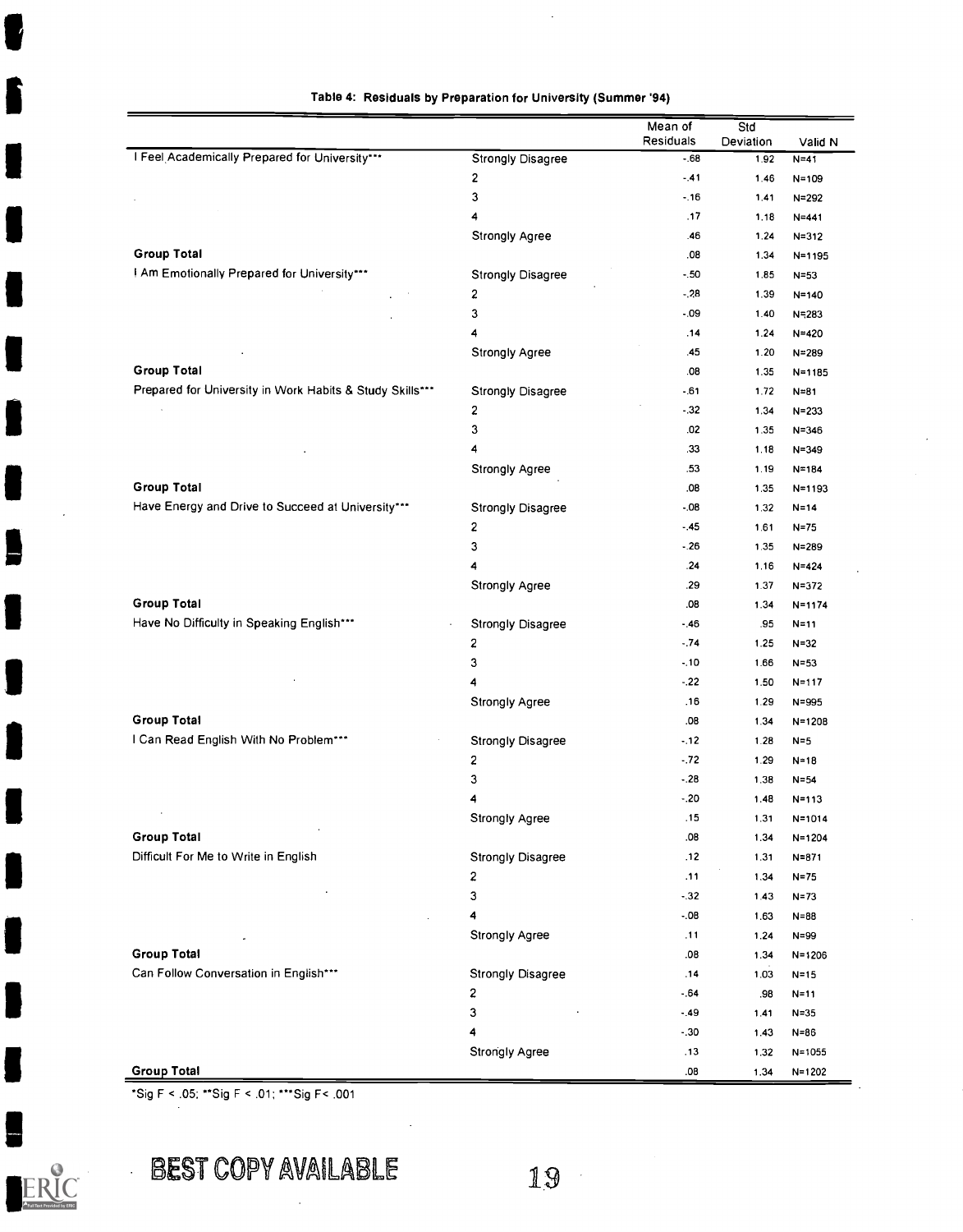range from -.45 to .29 and are statistically significant, the three lowest categories (strongly disagree to 3) are not monotonic.

In order to facilitate analysis, a 'university preparation' score was calculated by summing responses to the above four items and dividing by 4 (alpha = .73; if final item were excluded, alpha drops to .68). Despite the statistically significant relationship between each item in the index and residual score, the correlation between the university preparation score and residual score was a statistically non-significant .036.

Information on the effect of students' self-assessed competency in English can also be obtained from Table 4. While students who strongly agree that they have no difficulty in speaking English have the highest mean residual score (.16), and differences in residual scores based on this variable are statistically significant, the relationship between item score and residual score is not monotonic. As a result, the best that can be said is that students who strongly agree that they have no difficulty in speaking English are more likely than others to get higher than predicted GPAs. With regard to reading English with no problem, students who strongly agree have the highest residual scores (.15) and, while differences between this and other response categories are statistically significant, the order of the remaining categories is not monotonic. When it comes to self-assessed writing ability, students who disagree that it is difficult for them to write in English have the highest residual scores (.12); however, differences between this and other categories are small, not monotonic, and not statistically significant. Finally, although statistically significant, students who strongly *disagree* that they can follow a conversation in English have the highest residual score (.14). Apart from this anomaly the relationship between the remaining response categories and residual scores is monotonic.

In view of the foregoing, it is possible to conclude that while there is some relationship between items dealing with competence in English and residual scores, the connection is neither straight forward nor particularly strong. This said, the alpha coefficient for the scale obtained by finding the mean score for the variables reading English with no problem, having difficulty writing in English (reverse order coded), and following a conversation in English, was a high .84 (it was a lower .75 with having no difficulty in speaking included). As a result, these three items were combined into a 'competence in English' index with a maximum score of 5. The correlation between the index so formed and residual scores of the difference between predicted and actual GPA was a statistically significant .121. In essence, the higher the self-assessed competence in English, the more likely that actual GPA would exceed predicted GPA.

Table 5 contains data on the relationship between residual scores and anticipated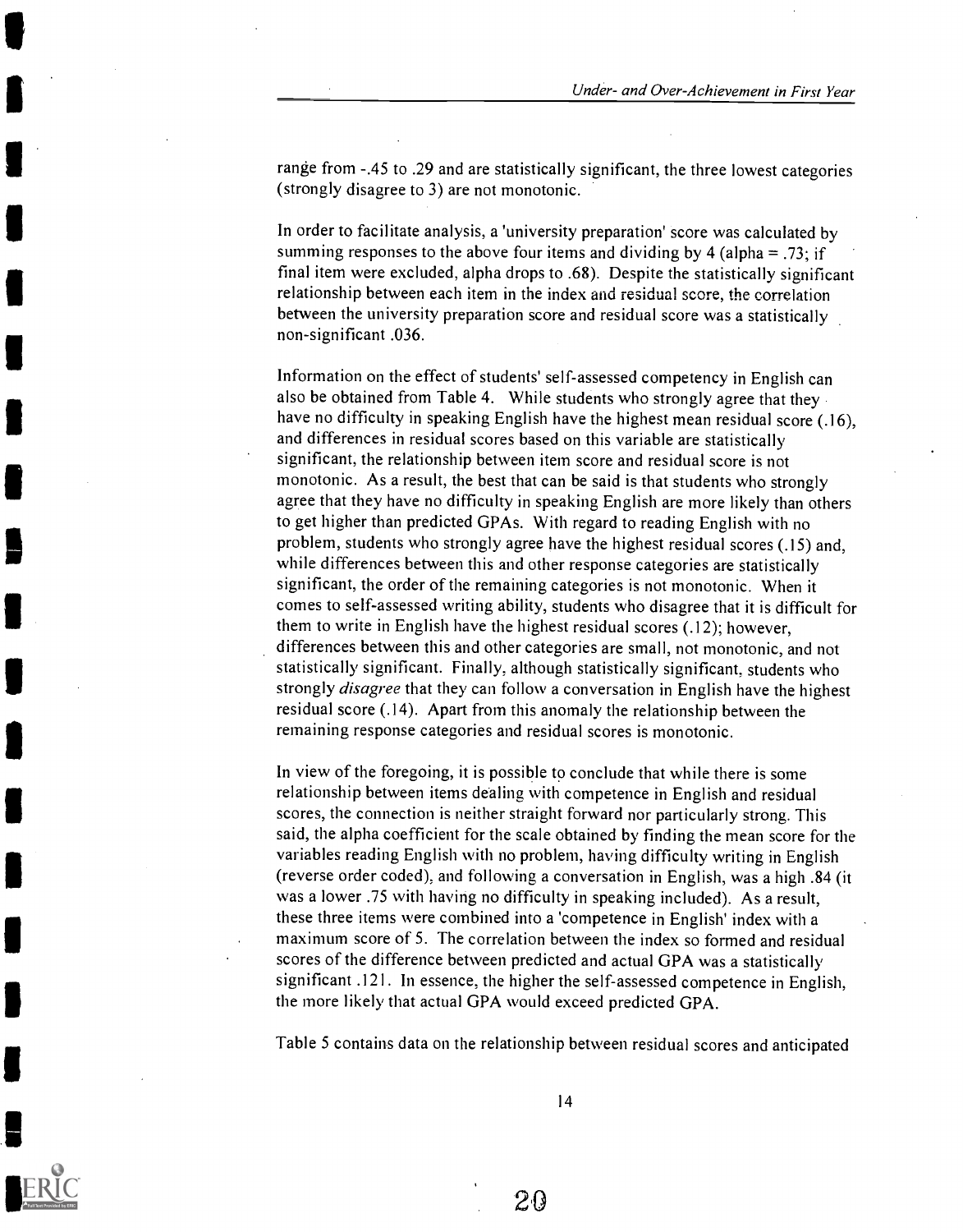|                              |                         | Mean of<br>Residuals | Std<br>Deviation | Valid N    |
|------------------------------|-------------------------|----------------------|------------------|------------|
| Satisfying Expectations of   | Not At All Worried      | .12                  | 1.37             | $N = 203$  |
| Family & Friends             | $\overline{2}$          | .28                  | 1.25             | $N = 200$  |
|                              | 3                       | .08                  | 1.30             | $N = 338$  |
|                              | 4                       | $-.03$               | 1.34             | $N = 277$  |
|                              | Very Worried            | $-.01$               | 1.41             | $N = 165$  |
| <b>Group Total</b>           |                         | .08                  | 1.33             | $N = 1183$ |
| <b>Family Problems</b>       | Not At All Worried      | .24                  | 1.27             | $N = 393$  |
| Interfering With Studies***  | $\mathbf{2}$            | .12                  | 1.32             | $N = 253$  |
|                              | 3                       | $-10$                | 1.39             | $N = 229$  |
|                              | 4                       | $-0.09$              | 1.34             | $N = 157$  |
|                              | Very Worried            | .01                  | 1.37             | $N = 95$   |
| <b>Group Total</b>           |                         | .08                  | 1.33             | $N = 1127$ |
| Having Enough Money to       | Not At All Worried      | .22                  | 1.26             | $N = 129$  |
| <b>Meet Expenses</b>         | $\overline{2}$          | .20                  | 1.22             | $N = 174$  |
|                              | 3                       | .01                  | 1.27             | $N = 233$  |
|                              | $\overline{\mathbf{4}}$ | .12                  | 1.44             | $N = 289$  |
|                              | Very Worried            | 02                   | 1.35             | $N = 370$  |
| <b>Group Total</b>           |                         | .09                  | 1.33             | $N = 1195$ |
| Being Able to Make           | Not At All Worried      | .07                  | 1.40             | $N = 306$  |
| <b>Friends at University</b> | $\overline{2}$          | .16                  | 1.33             | $N = 316$  |
|                              | 3                       | .06                  | 1.24             | $N = 313$  |
|                              | 4                       | .12                  | 1.30             | $N = 181$  |
|                              | Very Worried            | $-08$                | 1.47             | $N = 84$   |
| <b>Group Total</b>           |                         | .09                  | 1.33             | $N = 1200$ |
| Being Able to Handle         | Not At All Worried      | .14                  | 1.36             | $N = 87$   |
| <b>Stress</b>                | $\overline{\mathbf{c}}$ | .01                  | 1.30             | $N = 201$  |
|                              | 3                       | .06                  | 1.40             | $N = 329$  |
|                              | 4                       | .23                  | 123              | $N = 339$  |
|                              | Very Worried            | $-03$                | 1.41             | $N = 239$  |
| <b>Group Total</b>           |                         | .09                  | 1.34             | $N = 1195$ |

### Table 5: Residuals by Anticipated Problems (Summer, '94)

\*Sig F < .05; \*\*Sig F < .01; \*\*\*Sig F< .001

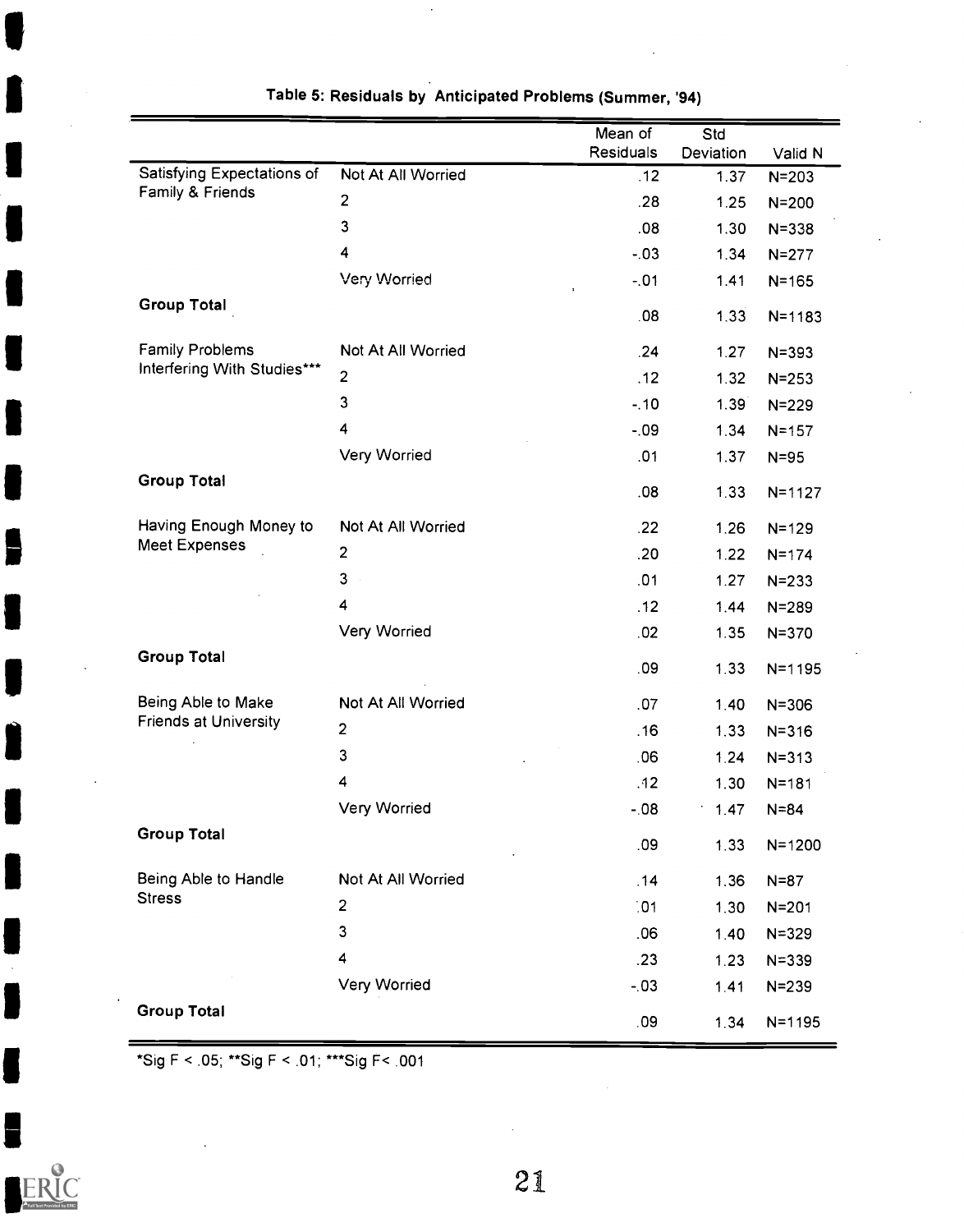problems as measured in the Summer 1994 survey (before the beginning of classes). With the exception of being worried that family problems would interfere with studies, there is no statistically significant relationship between anticipated problems and residual scores. For this variable, students who were not at all worried that family problems would interfere with studies had residual scores of .24 and those in category 2 scores of .12. Beyond this the order of the categories is not monotonic.

Overall, the data analysed in this section suggests that while there may be some relationship between residuals of the difference between, on the one hand, predicted and actual GPA, and, on the other hand, certain self-assessed measures of preparation for university, competence in English, and potential problems in specific areas, the connection is not strong.

#### Involvement Measures

Information on the relationship between residual scores and various forms of involvement is summarized in Table 6. Variables falling in the academic involvement category that were examined included: number of out-of-class contacts with faculty, teaching assistants, and staff over the previous two months (Contacts); number of non-required academic activities like attending guest lectures in the two months preceding the survey (Activities Involvement); and frequency of weekly class/tutorial/lab attendance and number of monthly visits to the library (Classroom Involvement).

Measures of social involvement included: number of clubs and/or organizations belonged to (Club Involvement); number of cultural activities participated in since the commencement of classes (Cultural Involvement); number of hours spent on campus per week (Hours on Campus); number of times campus services, such as the essay writing service, were used since the beginning of classes (Service Use); number of new friends made since September, hours per week spent with new friends, and number of monthly visits to campus pubs (Social Involvement); and participation in sports and exercise activities since September (Sports Involvement). Measures of academic and social involvement were based on the z-score, or the average z-score when a number of items were involved in variable construction?

Information summarized in Table 6 indicates that of all these measures: contacts with faculty, TAs etc., and staff; sports involvement; and classroom involvement



<sup>&</sup>lt;sup>3</sup>This procedure was followed because given the distributions of responses to various questions, averaging non-standardized scores would have resulted in undue emphasis being placed on certain activities.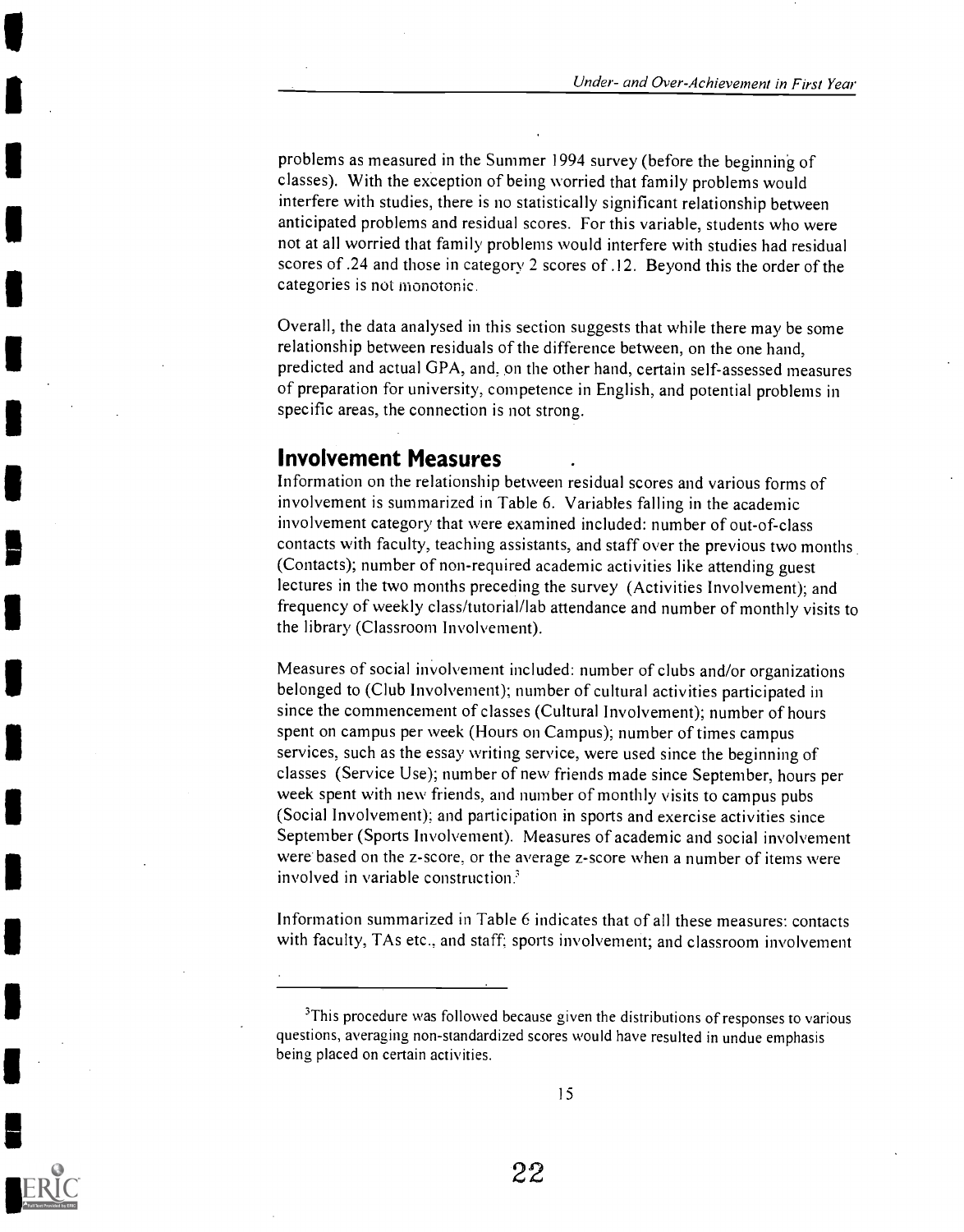|                                       | Pearson     |                 |      |
|---------------------------------------|-------------|-----------------|------|
|                                       | Correlation | Sig. (2-tailed) | N    |
|                                       |             |                 |      |
| Contacts Faculty, TAs<br>etc., Staff  | $-073$      | .022            | 989  |
| Activities Involvement                | .029        | .321            | 1196 |
| 'Club Involvement                     | $-046$      | .111            | 1198 |
| Cultural Involvement                  | $-008$      | .796            | 1186 |
| Hours on Campus<br>(not in residence) | .035        | .271            | 972  |
| Service Use                           | .048        | .101            | 1194 |
| Social Involvement                    | - 033       | .277            | 1119 |
| Sports Involvement                    | $-058$      | .046            | 1183 |
| Classroom<br>Involvement              | .197        | .000            | 1140 |

#### Table 6: Correlations of Residuals With Involvement Measures (Spring, '95)  $\mathbb{R}^2$

F

I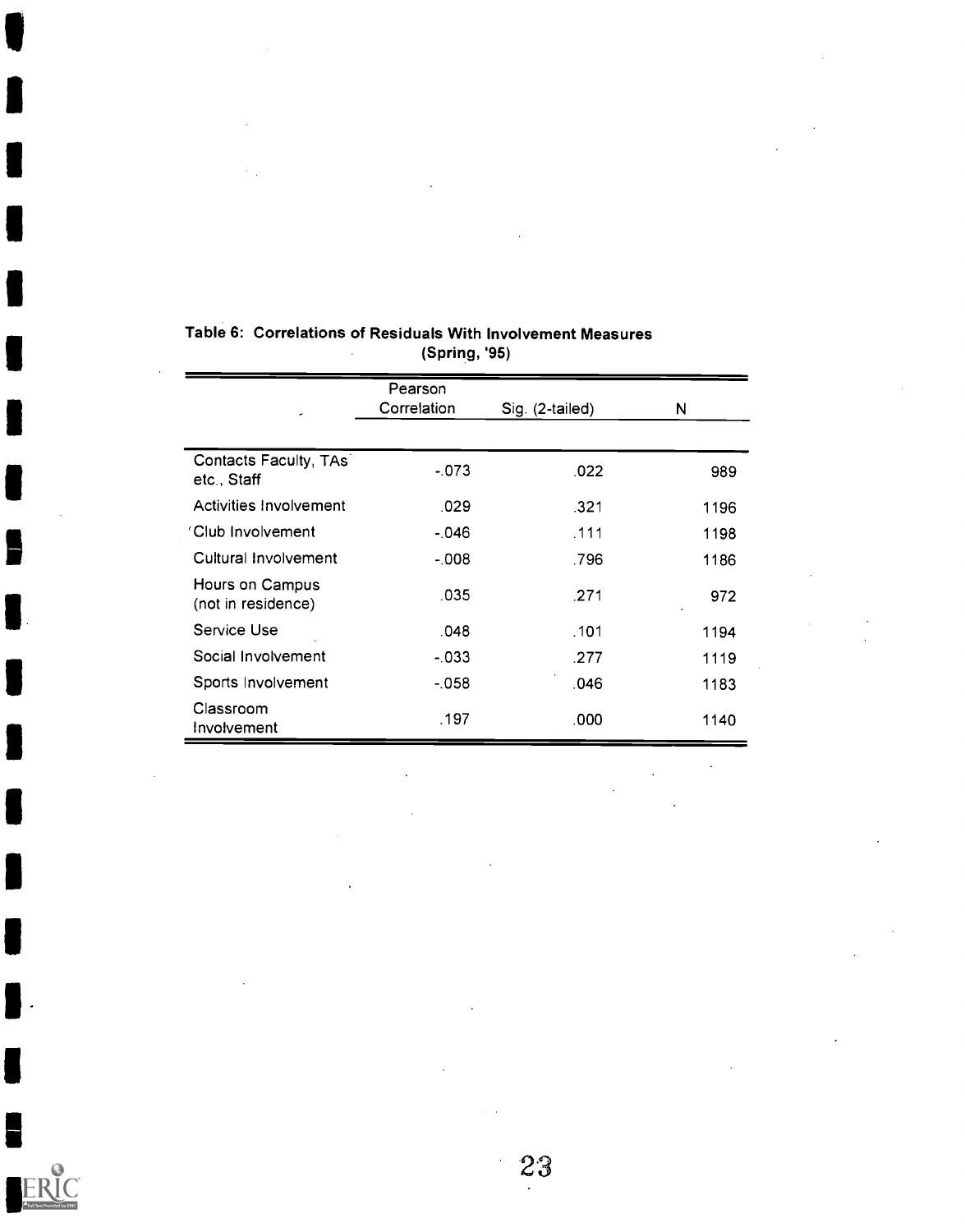correlate with residuals at a statistically significant level. For contacts there is a weak correlation of -.073 with residual scores indicating that the greater the contact with professors and so on, the more likely the student is to earn a GPA that is lower than predicted. This relationship likely reflects the possibility that students are most likely to seek out-of-class assistance if they are faring poorly in their studies.

Sports involvement has a very low correlation of -.058 with residual scores. To a very limited degree the greater the involvement in sports activity the greater the likelihood of a GPA lower than predicted. By Contrast, the correlation of .197 between classroom involvement and residuals indicates that the more students go to classes and lectures, and the more visits they make to the library, the greater the likelihood that their GPA will be higher than predicted.

A final measure of involvement was the number of hours per course spent on studying outside of class. The very low correlation of -.068 between this measure and residuals suggests that the more students study, the very slightly more likely they are to earn lower than predicted grades. Perhaps in an effort to maintain a particular standing students who are doing poorly in their studies spend slightly more time on earning their grades than students who do well.

### Hours of Employment

It seems reasonable to assume that students who spend a high number of hours on paid work per week (mean =  $7.67$ , S.D. =  $7.87$ ) would have fewer hours than others to spend on course work. As a result, it might be expected that such students would earn GPAs that are lower than predicted. To a degree, this assumption is borne out by a correlation of -.071 (sig. .05) between hours of paid employment per week and residuals. The more students work in a job, the more likely it is that their GPA will be less than predicted. The size of the correlation, however, is small.

### Regression Analysis

In order to obtain an overview of the impact of OAC marks and variables found to be significant in the preceding analyses on residual scores, four regression models embodying the temporal sequence discussed earlier were developed. As seen in Table 7, Model 1 includes basic demographic data and faculty of enrolment that, with the exception of racial origin, is information readily available at the beginning of first year.<sup>4</sup> Model 2 includes these variables as

<sup>&</sup>lt;sup>4</sup>Dummy variables were created for racial origin where Black = 1, other = 0; South Asian = 1, other =0; Chinese = 1, other =0; and 'Other' origin = 1, other = 0. European origin was the reference category. For faculty of enrolment, Environmental Studies =  $1$ ,



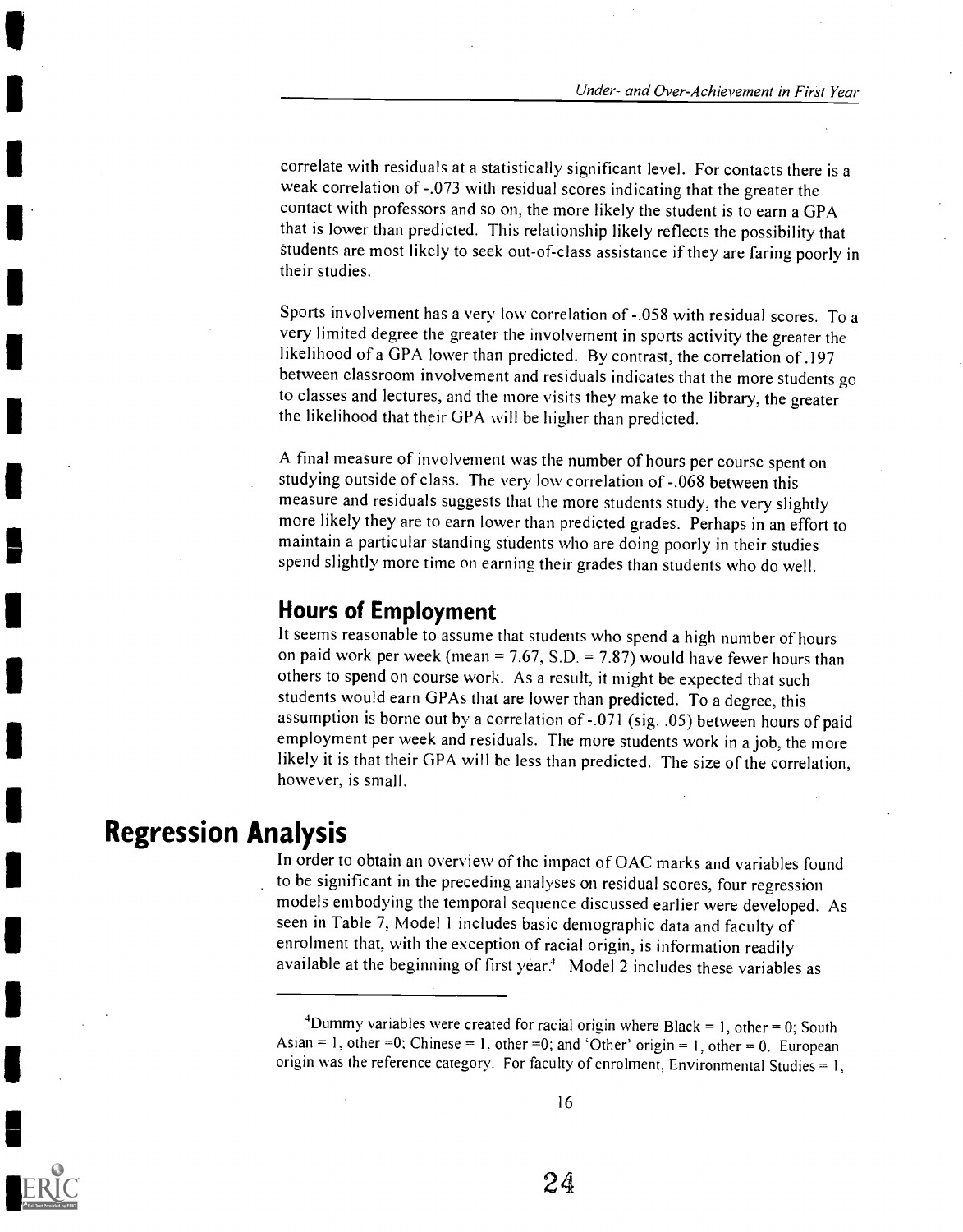|                                                           | Model 1   | Model 2   | Model 3   | Model 4        |
|-----------------------------------------------------------|-----------|-----------|-----------|----------------|
| <b>OAC Marks</b>                                          | $-.001$   | $-014$    | $-086*$   | $-110**$       |
| Age                                                       | $-040$    | $-059$    | $-052$    | $-.045$        |
| <b>Black</b>                                              | $-024$    | $-011$    | $-035$    | $-.039$        |
| <b>South Asian</b>                                        | 034       | .021      | $-0.006$  | $-014$         |
| <b>Chinese</b>                                            | $-073*$   | $-029$    | $-.047$   | $-060$         |
| Other                                                     | $-016$    | $-.023$   | $-.029$   | $-0.028$       |
| <b>Env Studies</b>                                        | $.087**$  | .092**    | $.082*$   | $\degree$ 086* |
| <b>Fine Arts</b>                                          | $.071*$   | .024      | $-004$    | $-016$         |
| <b>Admin Studies</b>                                      | $.075*$   | .058      | .035      | .037           |
| <b>Science</b>                                            | $-202***$ | $-194***$ | $-149***$ | $-152***$      |
| Glendon                                                   | .088**    | $.074*$   | .053      | .046           |
| <b>Competence in English</b>                              |           | .049      | .025      | .023           |
| <b>Family Problems Interfering</b><br><b>With Studies</b> |           | $-143***$ | $-092**$  | $-0.91**$      |
| <b>Sports Involvement</b>                                 |           |           | $-0.35$   | $-0.056$       |
| <b>Classroom Involvement</b>                              |           |           | $.157***$ | $.147***$      |
| <b>Hours Studying per Course</b>                          |           |           | .021      | .018           |
| <b>Completed Credits</b>                                  |           |           | $.241***$ | $.234***$      |
| Hrs. Week in Job                                          |           |           |           | $-.110***$     |
|                                                           |           |           |           |                |
| Sig. F                                                    | .000      | .000      | .000      | .000           |
| <b>Explained Variance</b>                                 | 9.6%      | 10.5%     | 17.5%     | 18.1%          |
| <b>Cases</b>                                              | 1159      | 965       | 867       | 857            |
|                                                           |           |           |           |                |

# Table 7: Beta Weights for Regression Analyses of Residuals

\*Sig t < .05; \*\*Sig t < .01; \*\*\*Sig t < .001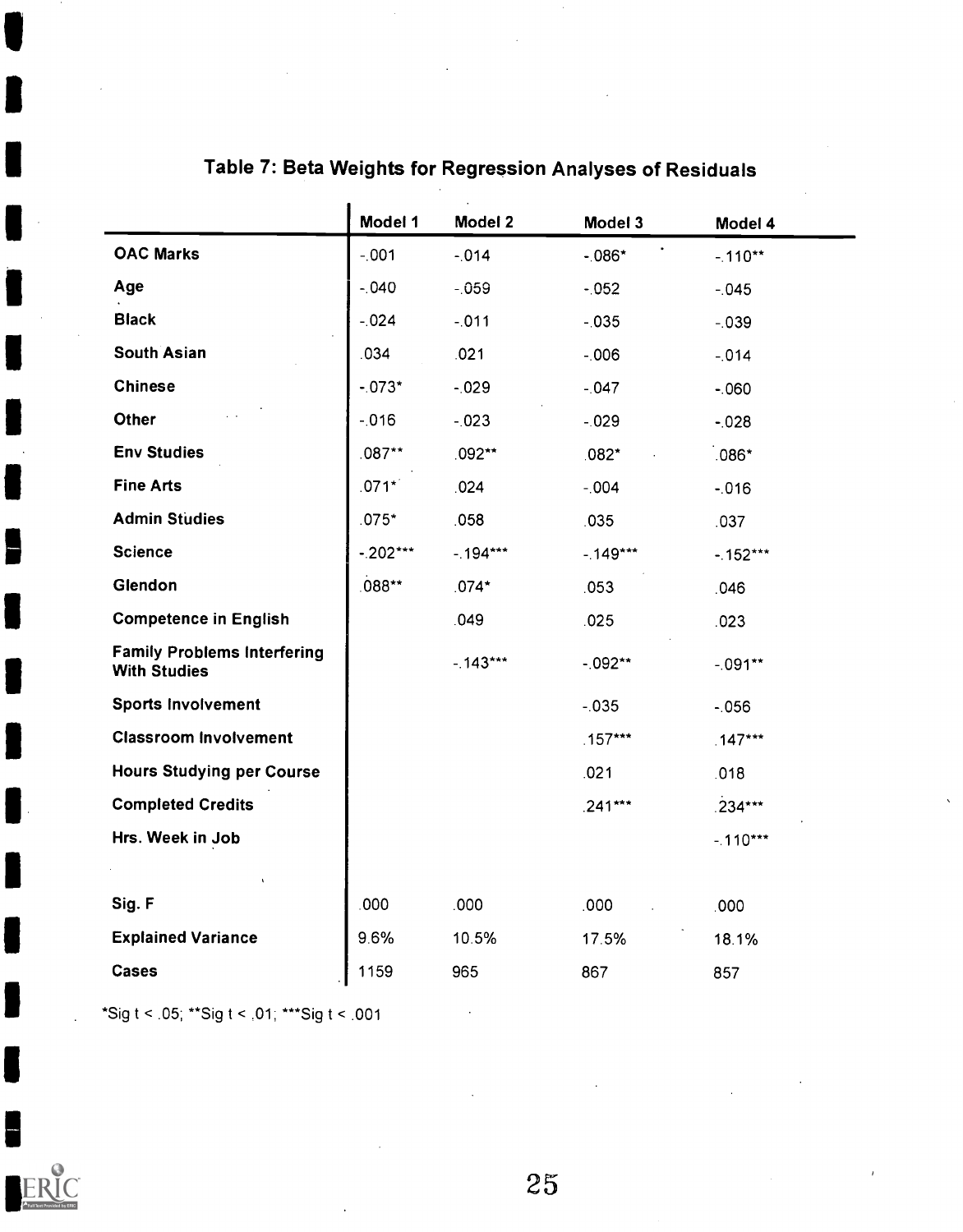well as students' self-assessments and anticipated problems as measured in the survey carried out in the Summer prior to the beginning of classes in 1994? Model 3 adds to Model 2 involvement variables as determined in the Spring survey of 1995. Finally, Model 4 adds hours per week of work as assessed in the Spring survey to the Model 3 equation.

From Model 1 it is clear that being in Science has the greatest negative impact on residual scores (beta  $= -0.202$ ). In short, with other variables in Model 1 controlled, students who enter Science are likely to earn slightly lower than predicted GPAs. A negative relationship also exists between being Chinese and residual scores (beta =  $-.073$ ). A positive relationship is found between being in Environmental Studies (beta = .087), Fine Arts (beta = .071), Administrative Studies (beta = .075), Glendon College (beta = .088) and residual scores. Students in each of these faculties/colleges obtain higher than expected first year GPAs. The overall variance in residual scores explained by these and other variables in Model 1 is 9.6%.

Once students' self-assessments of competence in English and the possibility of family problems affecting studies are added to the analysis, being Chinese no longer is statistically significant. Being in Environmental Studies (beta = .092) or Glendon College (beta = .074) still confers advantage in terms of residuals. More importantly, being a Science student remains a major handicap in terms of residual scores (beta  $= -194$ ). In addition, students fearing that family problems would interfere with studies (beta  $= -.143$ ) receive lower than expected final grades. Despite these changes, total explained variance for Model 2 increases only from 9.6% to 10.5%.

With the inclusion of involvement variables in Model 3 a statistically significant negative relationship emerges between OAC marks and residual scores (beta = - .086). The higher the OAC mark, the less likely the achievement of the predicted grade. The advantage of Environmental Studies students (beta = .082) remains,

<sup>5</sup>In Table 4 it was seen that differences in mean residual scores for response options for a number of questions focusing on self-assessed preparation for university were statistically significant. When these questions were combined into a university preparation index, the correlation between the index and residual scores was not statistically significant. As a result, the university preparation index was not included in the regression analysis. In a separate analysis (not shown) in which each of the questions comprising the index was utilized in Model 2, none of the individual self-assessed university preparation variables was statistically significant.



other = 0; Fine Arts = 1, other = 0; Administrative Studies = 1, other = 0; Science = 1, other = 0; Glendon College = 1, other = 0. Arts was the reference category.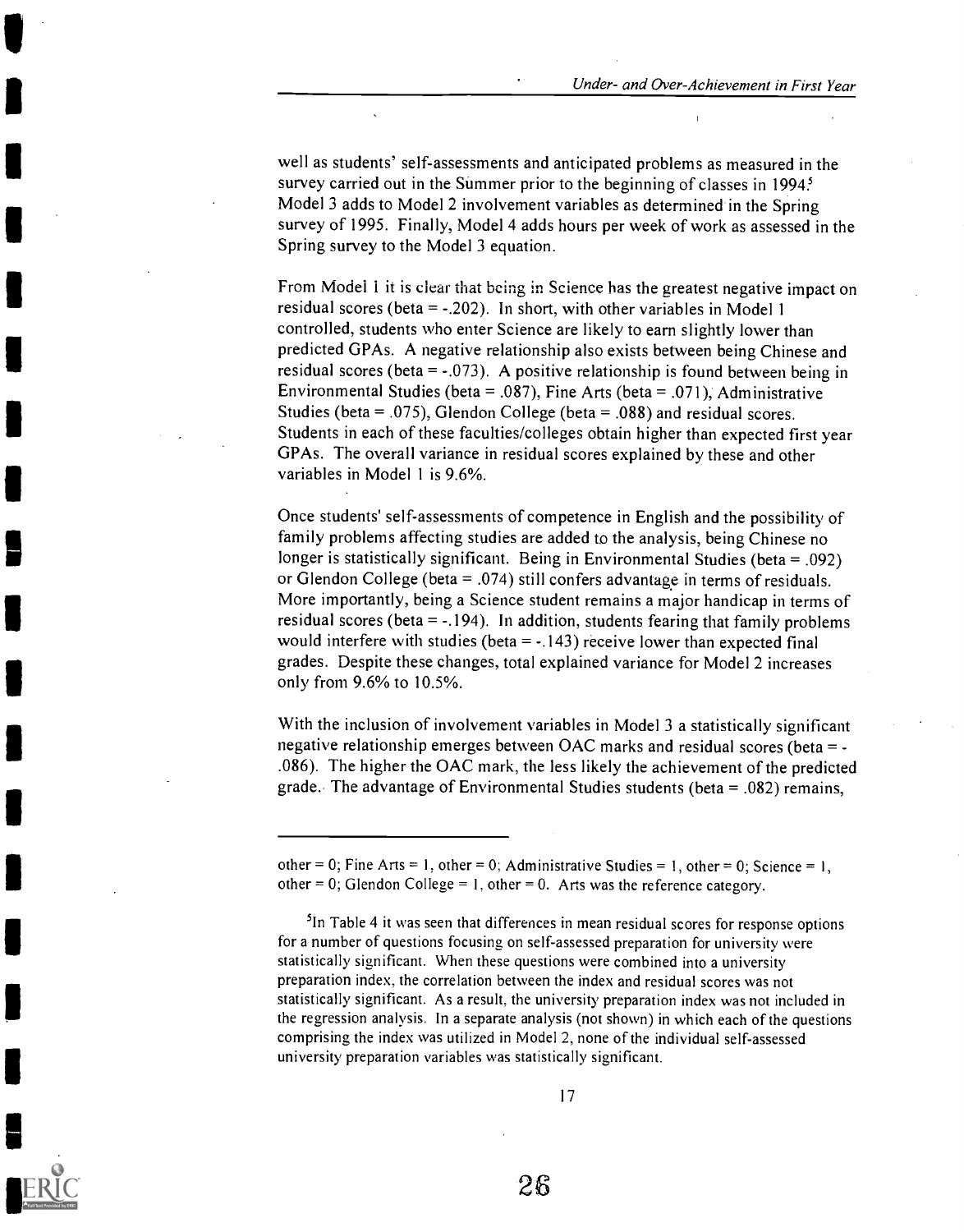and so do the disadvantages of being a Science student (beta  $= -149$ ) and fearing that family problems would interfere with studies (beta  $= -0.092$ ). Students with high levels of classroom involvement are more likely than others to earn greater than predicted marks (beta  $=$  .157) as are students who earn large numbers of credits (beta  $= .241$ ). It must be assumed, however, that completing a large number of credits does not cause students to earn greater than predicted marks. Rather, the factor that explains high completion rates in part also explains higher than predicted marks. The addition of the involvement variables in Model 3 increases the explained variance from 10.5% to 17.5%.

Finally, the addition of hours per week in a job, apart from changing the magnitude of some of the beta coefficients, leaves Model 3 more or less intact; however, there is a negative relationship between hours per week in a job and residual scores (-.110). The explained variance increases from 17.5% to 18.14% with the addition of this variable.

To conclude, beginning with positive predictors, we can see from Model 4 that number of completed credits is the single best predictor of earning higher than expected marks in first year; however, as noted above, it is unlikely that completed credits causes high residual scores. Instead, the same factor (intelligence? personality?) that explains the number of credits completed likely also accounts in part for residual scores. Classroom involvement is the next best predictor. Simply put, the more students go to class and tutorials, and the more they visit the library, the more likely they are to score better than predicted GPAs. Also, Environmental Studies students in general receive higher than predicted first year marks.

As for negative predictors, the higher students' OAC marks, the less likely they are to earn better than predicted GPAs. This is an unanticipated and inexplicable finding. Perhaps better students are more involved in the activities under consideration and once adjustments are made for the latter the negative impact of OAC marks on residual scores becomes manifest. To make this hypothesis plausible it is necessary also to assume that university marking schemes make it especially difficult for students who achieve high OAC marks to equal their high school records in university.<sup>6</sup> Being enroled in Science also results in lower than expected marks. Finally, both fearing that family problems will interfere with studies and working contributes to lower than expected GPAs.

In order to gain a better understanding of the relationship between average OAC marks and residual scores an analysis of covariance was carried out. For this procedure, students were divided into two equal groups on the basis of their



<sup>&</sup>lt;sup>6</sup>The effect may also reflect regression toward the mean.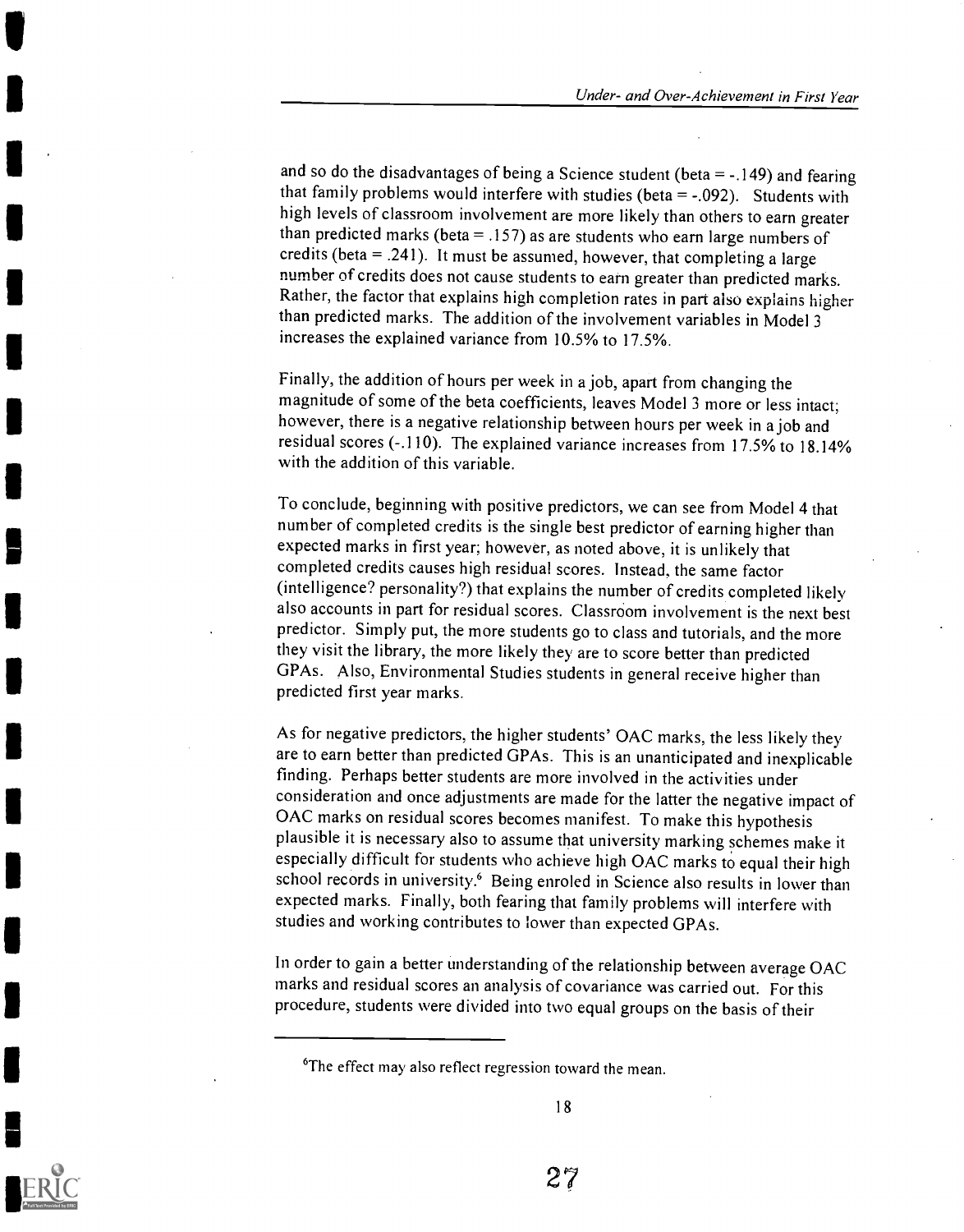OAC marks. Average OAC marks of the first group were 79.67% (50% of the students in the study). The second group comprised students with average OAC marks greater than 79.67% (also 50% of the sample). After adjustments were made for the variables found to be statistically significant in Model 4, the mean residual scores for the first and second groups were .18 and -.18 respectively. In essence, for students with OAC averages of 79.67% or lower GPAs were .18 higher than predicted; for students with OAC averages higher than 79.67% GPAs were .18 lower than predicted. Among possible explanations for this phenomenon is the possibility of grade inflation in high school averages in excess of 79.67%.

# **Conclusions**

Although in the province there is a growing sentiment in favour of standardized tests in high schools, the preceding analysis demonstrates that overall traditional measures such as OAC marks are as good a predictor of first year GPA at York as at other institutions where the relationship has been studied. (Indeed, at York, the amount of variance in GPA explained by OAC marks is as high as the variance explained in some studies by both high school marks and the results of standardized tests such as SATs.) There are, however, important differences by faculty. OAC marks have the greatest and least utility in predicting first year grades in Science and Administrative Studies respectively. It must be cautioned, however, that an examination of the total population of first year students might yield results slightly different from those based on the sample chosen for this study.

When differences between predicted and actual GPAs are examined, consistent with research carried out in the United States, a number of traditional and nontraditional predictors of GPA are found to be important in explaining residual scores. The higher the OAC marks, the greater the belief at the beginning of the year that family problems would interfere with studies, and the more hours spent in employment per week, the greater the likelihood of getting lower than predicted marks. Being in Science also results in lower than predicted GPAs.

By contrast, Environmental Studies students achieve higher than predicted first year GPAs. Similarly, students are likely to have GPAs that are higher than predicted if they have high levels of classroom involvement. Although the number of completed credits also is a positive predictor of residual scores, it is likely that the same factor that explains the number of completed credits also in part contributes to high residual scores.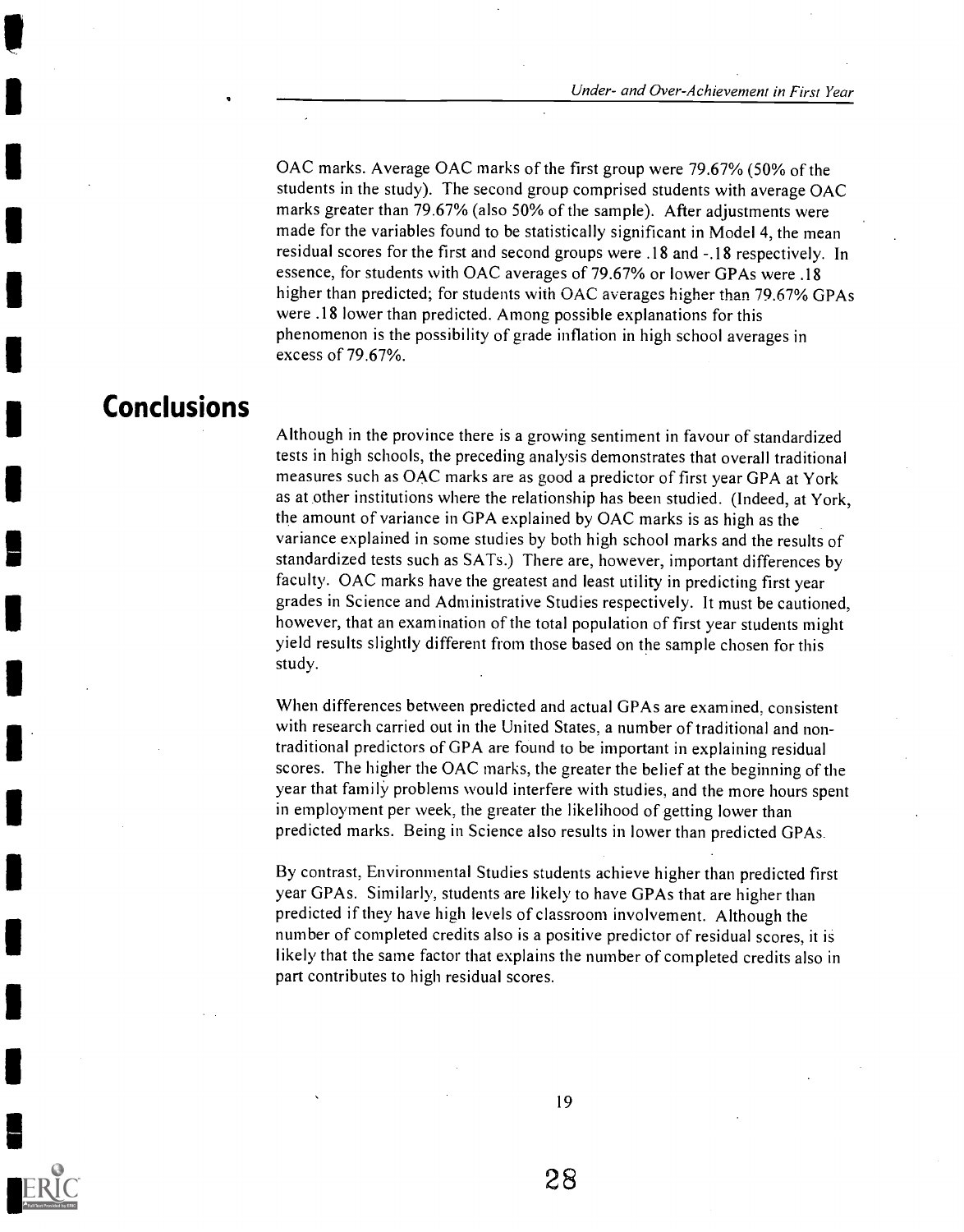### References

Allan, L., Darling, A., Hughes, J., & Rosenfeld, J. (1983). "An Examination of Performance of First Year Students at an Ontario University: An Admission Perspective." The Canadian Journal of Higher Education, 13 (3).

Ancis, J. & Sedlacek, W. (1995). Predicting the Academic Achievement of Female Students Using the SAT and Non-Cognitive Variables. Research Report No. 17-95, Counselling Center, University of Maryland, College Park.

Astin, A. (1993). What Matters in College. San Francisco: Jossey Bass.

Baron, J. & Norman, M. (1992). "SATs, Achievement Tests, and High School Rank as Predictors of College Performance." Educational and Psychological Measurement, 52 (Winter).

Fuertes, J. & Sedlacek, W. (1994). "Predicting the Academic Success of Hispanic College Students Using SAT Scores." College Student Journal, 28 (September).

Grayson, J. (1997). "Place of Residence, Student Involvement, and First Year Marks." The Canadian Journal of Higher Education, forthcoming.

House, J. (1995). "Non-Cognitive Predictors of Achievement in Introductory College Mathematics." Journal of College Student Development, 36 (March-April).

Hudson, J., McPhee, S., & Petrosko, J. Jr. (1993). "The Relationship Between Tests, Course Placement, and the Academic Performance of College Freshmen." NACADA Journal, 13 (Fall).

Kuh, G. (1995). "The Other Curriculum: Out-of-Class Experiences Associated with Student Learning and Personal Development." The Journal of Higher Education, 66 (March-April).

Mouw, J. & Khanna, R. (1993). "Prediction of Academic Success: A Review of the Literature and Some Recommendations." College Student Journal, 27 (September).

Pascarella, E., & Terenzini, P. (1991). How College Affects Students. San Francisco: Jossey Bass.

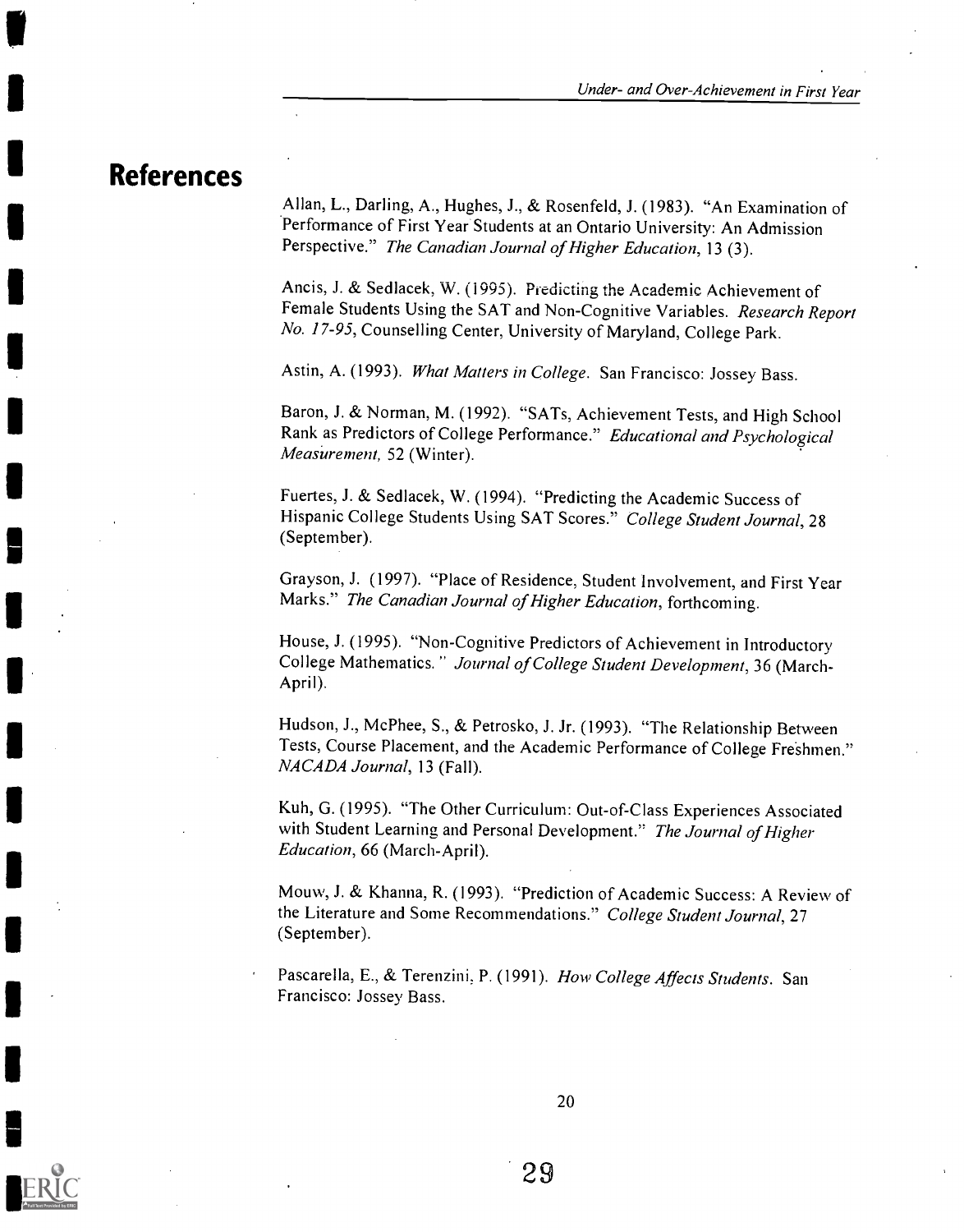Pearson, B. (1993). "Predictive Validity of the Scholastic Aptitude Test (SAT) for Hispanic Bilingual Students." Hispanic Journal of Behavioural Sciences, 15 (August).

Pennock-Roman, M. (1994). College Major and Gender Differences in the Prediction of College Grades. College Board Report No. 94-2, College Entrance Examination Board, 1994.

Rech, J. & Harrington, J. (1994). "An Examination of Variables Related to Mathematics Achievement Among Economically Disadvantaged Students." College Student Journal, 28 (December).

Stricker, L., Rock, D., & Burton, N. (1993). "Sex Differences in Predictions of College Grades From Scholastic Aptitude Scores." Journal of Educational Psychology, 85 (December).

Wolfe, R. & Johnson, S. (1995). "Personality as a Predictor of College Performance." Educational and Psychological Measurement, 55 (April).

Young, J. (1993). "Grade Adjustment Methods." Review of Educational Research, 63 (Summer).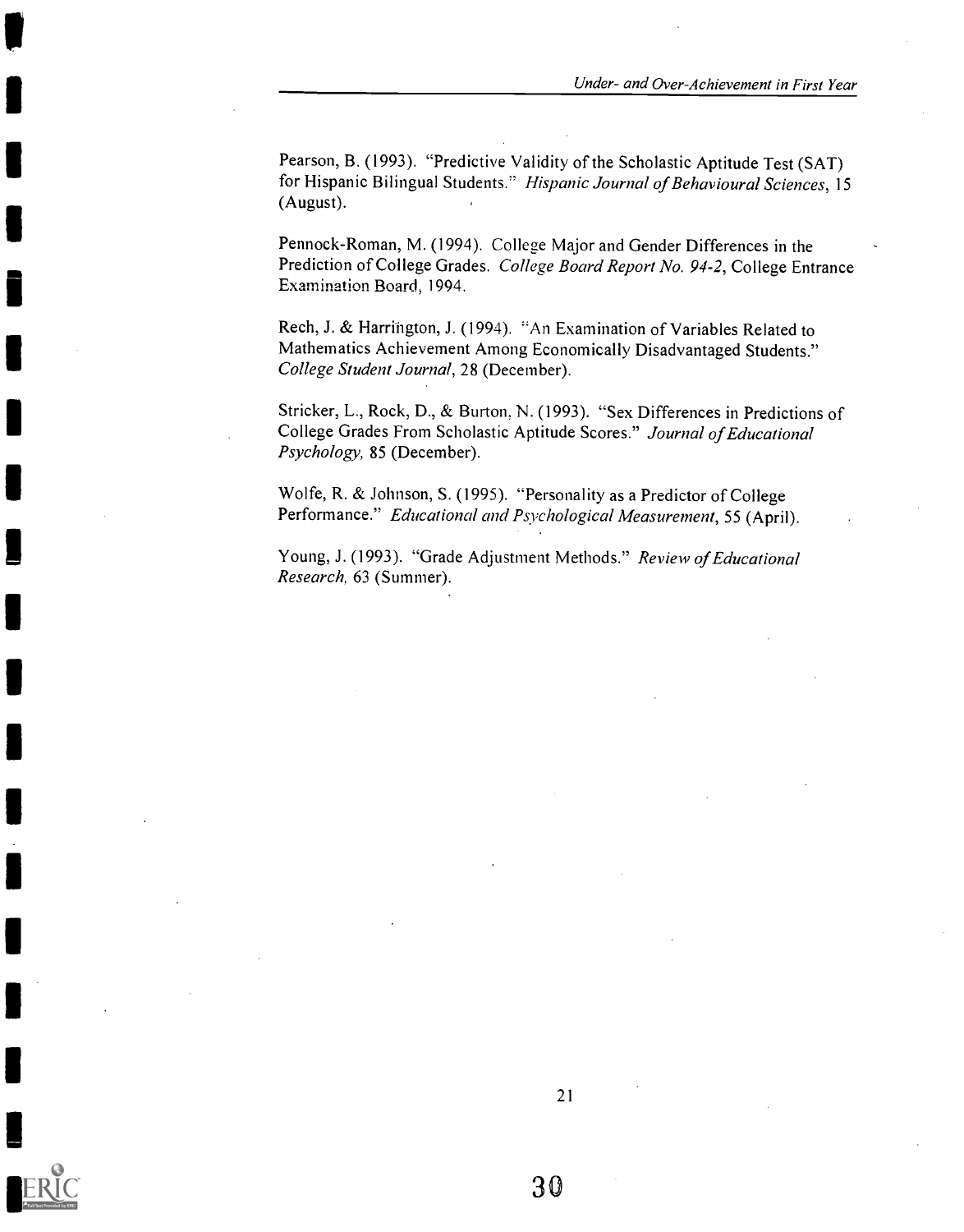

 $\leftrightarrow$   $\rightarrow$   $\rightarrow$ 

<u>I</u>C<br>Stitute for Social Research, York University, Ontario, Canada